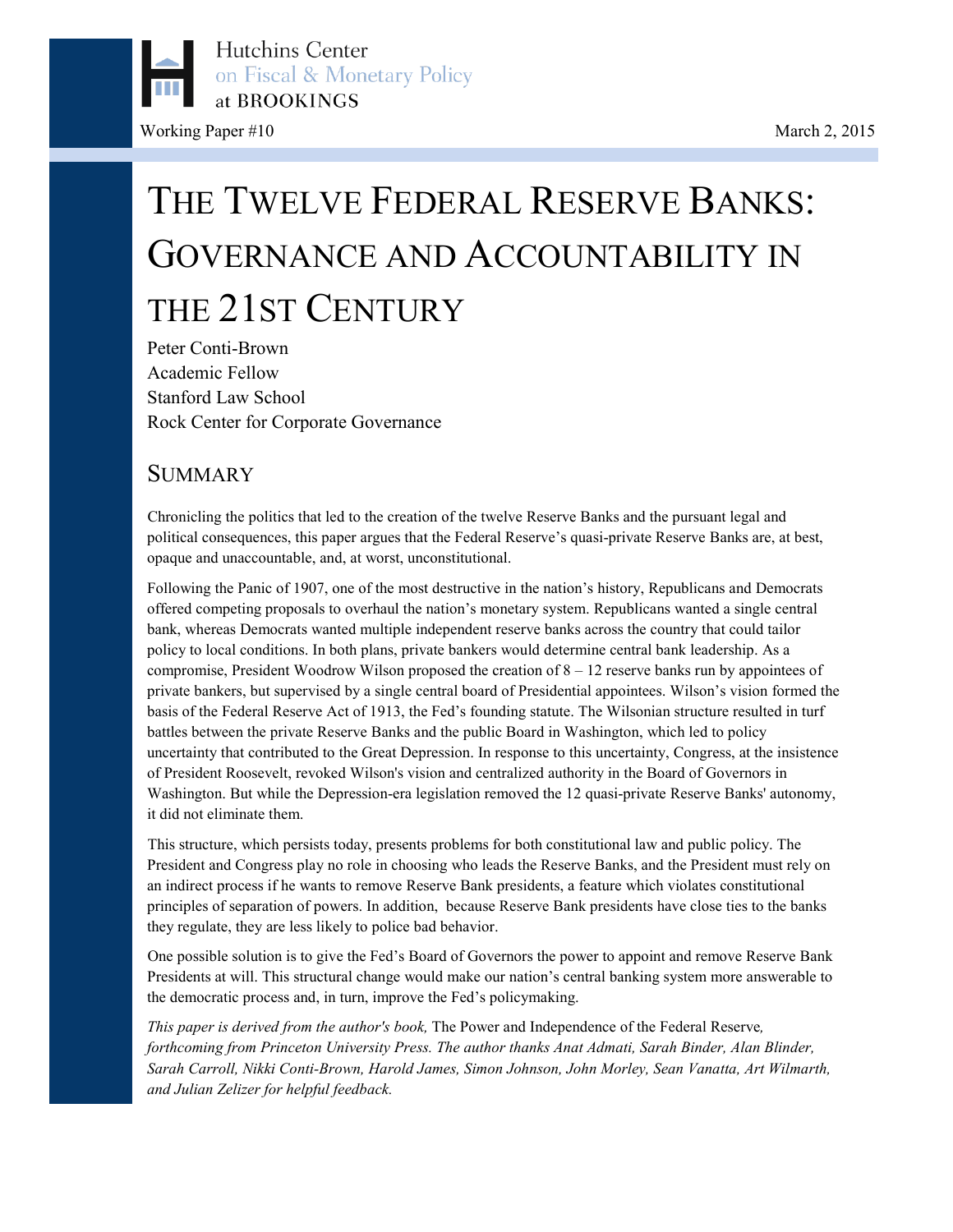### **INTRODUCTION**

*With such an organization [as the Federal Reserve System] it is almost impossible to place definite responsibility anywhere. The layman is completely bewildered by all the officers, banks and boards. Even the outside experts know only the legal forms.*

*—Laughlin Currie, in a letter to Marriner Eccles, 1934*

*A slight acquaintance with American constitutional theory and practice demonstrates that, constitutionally, the Federal Reserve is a pretty queer duck.*

*—Rep. Wright Patman (D-TX), 1966*

It's been an exhausting 7 years to be a central banker. It began in the summer of 2007 and extended through the shotgun marriage between JPMorgan Chase and Bear Stearns, the concomitant resurrection of unusual lending authority, the ongoing implementation of unconventional monetary policy, and so much else in between. To paraphrase Thomas Paine, these have been the times that try central bankers' souls, that test the resolve of the summer hawk or the sunshine dove (Paine, 1776 and 2014).

But these central banking times have been trying not only, perhaps not even especially, for central bankers, but also for the public they serve. This heterogeneous public—including longstanding Fed watchers and those who have only recently realized that the United States has a central bank, those who love the Fed, and those who hate it—has not always, or indeed not even very often, been fully comfortable with these decisions. The emergency lending—the "bailouts," in the popular if misleading parlance—that began with Bear Stearns and accelerated through the alphabet soup of Fed and Treasury programs gave birth to the populist-libertarian revival of 2010. And the monetary policy response, especially in unconventional monetary policy, has only exacerbated these tensions. The views of once and future presidential hopeful Rick Perry are emblematic of the feelings of many in the American polity: quantitative easing was "printing more money to play politics," and was, by Perry's lights, "almost treacherous, or treasonous" (Zeleny and Calmes, 2011). In the United States, the Fed and its chair were among the most admired of agencies and officials in government at the time of, for example, Alan Greenspan's retirement in 2006; just a few years later, they were among the lowest (Conti-Brown, 2015b).

As a consequence, there has been no shortage of discussions—during the crisis and unceasingly since about how to reform the Fed. Most of these discussions, though, have been on reforming the Fed's functions. That is, changing the way it lends money in an emergency, how it determines which financial institutions are systemically important, how it accounts for its spending and decisions, how it determines its models of the economy, and how it makes monetary policy. The answer to the question: "What *does* the Fed do, and what *should* it do?" is no doubt essential to our understanding of what lessons for central banking we are to take from the recent crisis.

Less discussed, however, is the Fed's structure, raising the question, "*Who* is the Fed?" Public and scholarly attention on the Fed usually focuses on a monolithic *it*, or on the personal *she* or *he*. In fact, the standard grammatical practice—followed in this paper—is to refer to the Federal Reserve (or just "the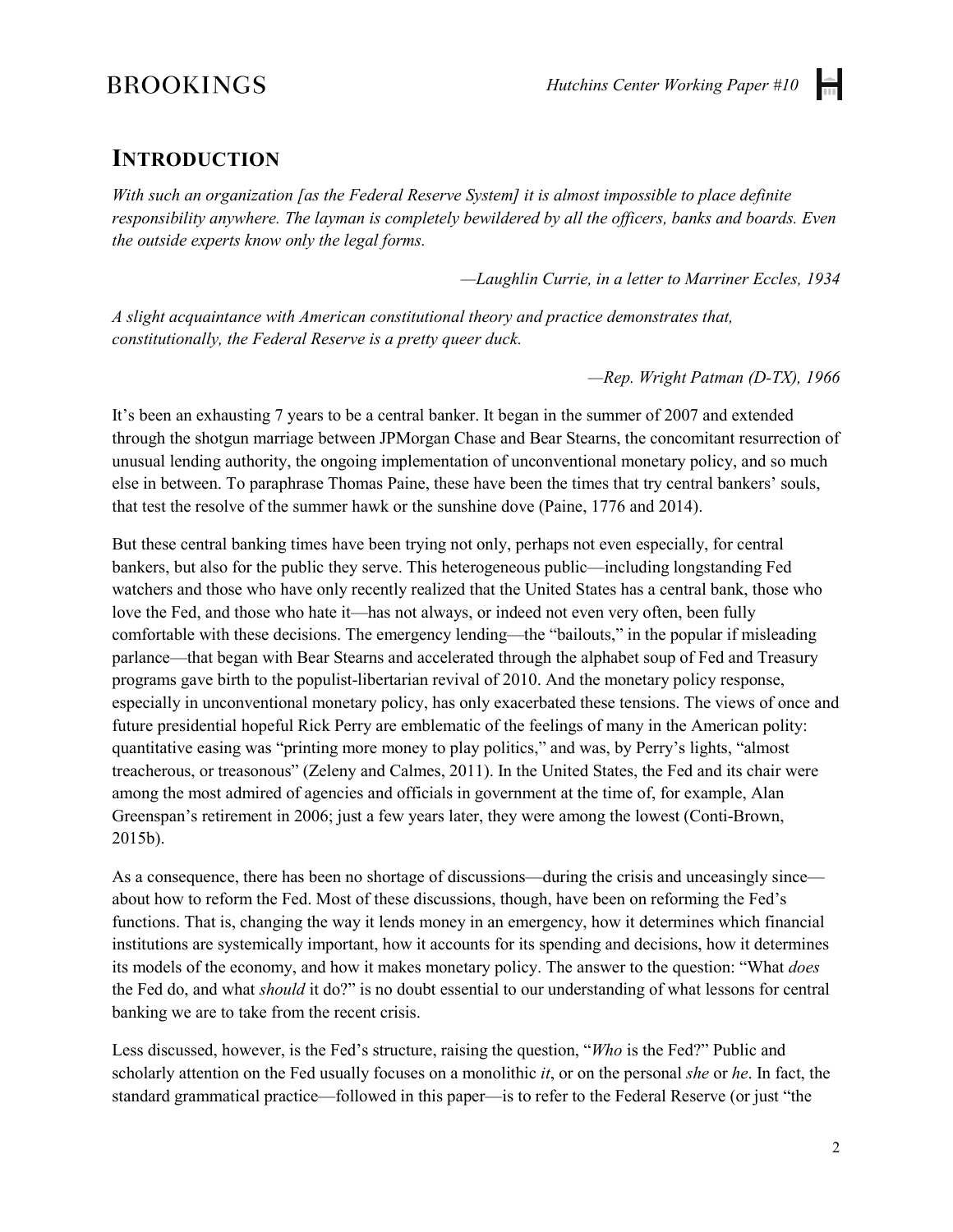$\overline{a}$ 

Fed") as a proper noun. The Fed raised interest rates; the Fed bailed out AIG; the Fed issued new banking regulations; the Fed fired a bank examiner for challenging Goldman Sachs. But this linguistic practice is an institutional, and even grammatical, error. The term "Federal Reserve" is not a noun, but a compound adjective. There are Federal Reserve Banks, Federal Reserve Notes, a Federal Reserve Board, and, taken together, a Federal Reserve System, all created by the Federal Reserve Act of 1913 (1913 Act). But there is no "Federal Reserve" by itself.<sup>1</sup> This vocabulary failure belies a harder problem for thinking about the Federal Reserve System—even though we rarely refer to it as such, to paraphrase Kenneth Shepsle, the Fed is a "they," not an "it" (Shepsle, 1992).

This is not a pedantic grammatical point. Understanding the Fed's complex ecosystem and the institutional actors within the Federal Reserve System is essential to understanding the space within which the Fed makes policy. It also speaks to the very independence that some distrust and others hold very dear. This complexity also illustrates a problem not just of public understanding—though it is certainly that—but also one of governance. When the public is faced with a monolith, all debates about Fed actions—no matter where they occur within the system, and no matter what those actions may be easily spiral into debates. Such debates involve the first principles about the gold standard, the Coinage Clause of the U.S. Constitution, and the pure democratic virtues of Thomas Jefferson over the venal tyrannies of Alexander Hamilton.

*The Power and Independence of the Federal Reserve* takes up the largely descriptive task of laying out the governance, independence, and structure of the Federal Reserve System, especially as that structure has evolved over time (Conti-Brown, 2015b). It relates it to the conception of central bank independence that grew out of a historical moment in the 1980s and 1990s. But this paper examines one aspect of the largely normative issue of central bank design: not what the Fed is, but what it should be. In particular, this is a question of the *federal* in the Federal Reserve, looking at the curious decisions of institutional design to place some authority in a government agency in Washington, DC, and other authority dispersed unevenly in mostly private regional Federal Reserve Banks. It is a question of whether or not this failed experiment in quasi-federalism and central banks (and without question, it was a failure) should inform our discussions of structural reform today.

By the way I've framed the questions, one can anticipate my argument. Briefly, I make the following argument. The answer to the ostensibly basic question—who or what is the Fed?—is in fact a very complicated and often neglected issue of governance, accountability, and independence that gets to the pith of what makes the Fed so powerful and controversial. The problem is not only that most people (even Fed watchers) do not fully understand the Fed's complex governance structure. The problem is that the structure we have inherited through historical contingencies and institutional evolution is simply not up to the task we have placed before it.

In its place, I recommend extending public accountability not, as some would prefer, by increasing the length and complexity of the statutory instructions we give our central bankers, but by changing the way the public participates in selecting them. More specifically, I offer a few solutions to the problem of

<sup>&</sup>lt;sup>1</sup> To highlight this point, in the original debates during, and for many years following, the passage of the Federal Reserve Act of 1913, the only word capitalized was frequently "Federal:" it was the "Federal reserve board" and the "Federal reserve banks" (Glass, 1927).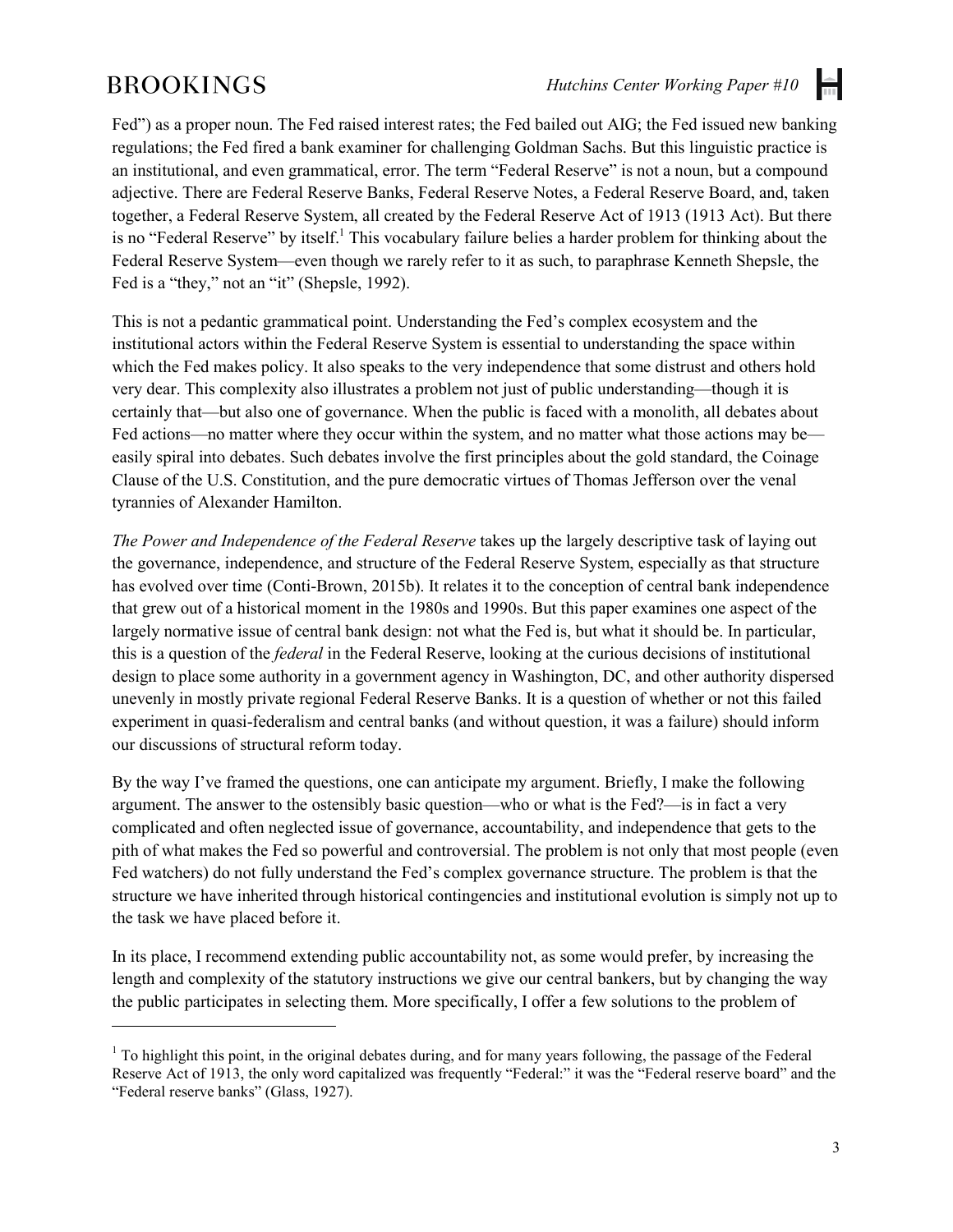H

current appointment opacity at the Reserve Banks, whether to make them presidential appointments (a perennial reform proposal, and one in part pending before the Congress) or, preferably, by making them fully subservient to the Fed's Board of Governors.

Part I of this paper looks at the curious history of the Reserve Banks and argues that their inclusion in the system reflects a political compromise that seemed like a stroke of Wilsonian genius in 1913, but quickly proved a failure that was almost completely repudiated during the New Deal. Part II moves from history to policy to look at the consequences of the neo-federalist Federal Reserve System, focusing on the problems for policy and constitutional law that this model of central banking presents. Part III offers solutions, including making the Reserve Bank presidents appointed and removable at will by the Board of Governors, effectively rendering them senior staff of the Federal Reserve System.

# **I. A (FAILED) EXPERIMENT IN FEDERALISM: THE FIRST FEDERAL RESERVE SYSTEM, 1913–1935**

*In other words, the [Federal Reserve Act] is modeled upon our Federal political system. It establishes a group of independent but affiliated and sympathetic sovereignties, working on their own responsibility in local affairs, but united in National affairs by a superior body which is conducted from the National point of view. The regional banks are the states and the Federal Reserve Board is the Congress.*

*—Carter Glass, 1913*

*The system of 12 Federal Reserve banks . . . has always existed for the benefit of the commercial and investment banks that created the system, that own the banks and that control their boards of directors. To think that these banks exist for any other reason than to serve their Wall Street masters is complete folly.*

*—William Cohan, 2014*

The basic governance problem with the Federal Reserve System is that it is an early 20th century solution for a 19th century problem that is no longer relevant in the 21st century. The idea of spreading authority within a national banking system was a novelty of the Woodrow Wilson administration. At the time, many celebrated it as an overwhelming achievement. In time it was regarded as an overwhelming failure, mostly repudiated by scholars, the Roosevelt administration, and most important of all, the U.S. Congress.

And yet, the mythos of a federalist central bank—a central bank whose authority is divided among core and peripheral governments—remains. The consequence is bad for accountability, bad for Fed independence, bad for bank regulation, and anyway, is probably unconstitutional (Glass, 1927).

Before we can understand why this is so we must understand more about the story of the Fed and its first two foundings, in 1913 and 1935. The conventional retelling of the Fed's founding in 1913 begins with the financial panic of 1907, one of the most destructive in the nation's history. In that retelling, the panic was an accelerating financial bloodletting that the U.S. government could do nothing to staunch. It was only after the intervention of J. Pierpont Morgan—that towering figure of Anglo-American finance in the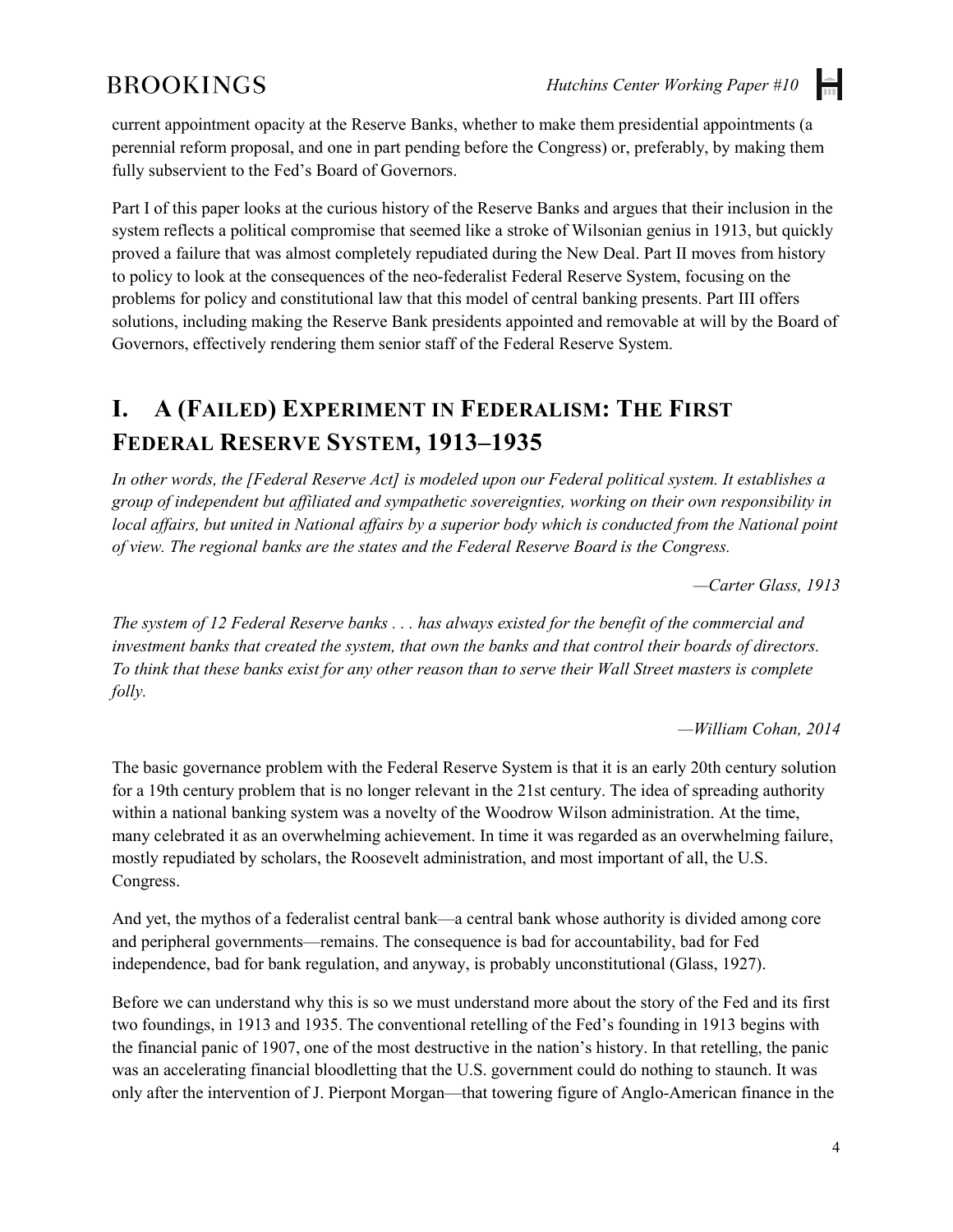$\overline{a}$ 

H

late 19th and early 20th centuries—that the panic finally subsided. According to his associates at the time, Morgan was "the man of the hour" whose pronouncements (bland and obvious in retrospect) assumed talismanic significance: "If people will keep their money in the banks everything will be all right."<sup>2</sup>

After the 1907 financial panic, private bankers and government officials decided that an all-eyes-turn-to-Morgan approach to financial crises could not continue to be the basis of U.S. banking policy. Or so the story goes. After a secret meeting on Jekyll Island of bankers and their political sponsors in Congress—a meeting complete with disguises and code names and Omertà-like oaths of secrecy—the Federal Reserve System was hatched, finally signed into law by President Woodrow Wilson as the Federal Reserve Act of  $1913<sup>3</sup>$ 

This, again, is the conventional retelling.<sup>4</sup> Many elements are true: There really was an extraordinary global financial panic of 1907, J. P. Morgan did have a role in arresting the spread of contagion, a secret meeting of bankers and politicians did take place in Jekyll Island, and the Federal Reserve Act of 1913 did follow these events chronologically. But from the perspective of the structure the Federal Reserve System would take—especially its federalist governance—the story tells us almost nothing. The primary problem with this retelling is that it links, almost ineluctably, the Panic of 1907 and the Federal Reserve Act of 1913. For understanding Fed governance, this uncritical link is a mistake. The Panic of 1907 occurred in, well, 1907; the Federal Reserve Act of 1913 in, unsurprisingly, 1913. The six years in between were extraordinarily important for the fate of the Federal Reserve System, including as they did two congressional elections in which both houses changed political hands, from the Republicans—at the time the bankers' primary supporters in Congress—to Democrats (the House changed in 1910, the Senate in 1912).<sup>5</sup>

More important still was the presidential election of 1912—a four-way race between incumbent Republican President William Howard Taft, erstwhile Republican former President Theodore Roosevelt, Socialist Eugene Debs, and Democratic New Jersey Governor Woodrow Wilson. The election was one of the most significant presidential contests in American history, and continues to capture the popular imagination today (Goodwin, 2014). Although historians have debated how much policy daylight stood

<sup>&</sup>lt;sup>2</sup> Herbert Satterlee—Morgan's son-in-law, business associate, and attendant to the events of that fateful fall—was the chronicler of the Morgan mythos (Satterlee, 1939).

 $3$  The Jekyll Island meeting gets a lot of attention; far more than it should. It is mysterious, intriguing, and proof positive that politicians and bankers form a secret cabal. But the details of getting to the island are more interesting than the influence that their plan—as distinct from the many plans that existed prior to the meeting—had on the Federal Reserve Act. For more on Jekyll Island and its place in the Fed's history, see Wiebe (1966), Kolko (1963), Broz (1997). For entertainment but not information, see Griffin (1998)<br><sup>4</sup> "Mr. JP Morgan was able to coordinate a private sector rescue of the U.S. financial system in 1907, but only

because relative to the capacity of the private entities involved in the rescue its size was still manageable. The crisis raised sufficient concerns about the reliability of private sector bailouts to provide the political impetus for a new central bank, the Federal Reserve, established in 1913" (Pistor, 2013). "Though the duration of the crisis was relatively brief, the repercussions proved far-reaching, resulting in the formal establishment of a powerful central bank in the United States through the Federal Reserve System" (Bruner and Carr, 2007).<br><sup>5</sup> See Party Divisions of the House of Representatives, 1789–present, available at

[http://history.house.gov/Institution/Party-Divisions/Party-Divisions.](http://history.house.gov/Institution/Party-Divisions/Party-Divisions.%20Woul.d)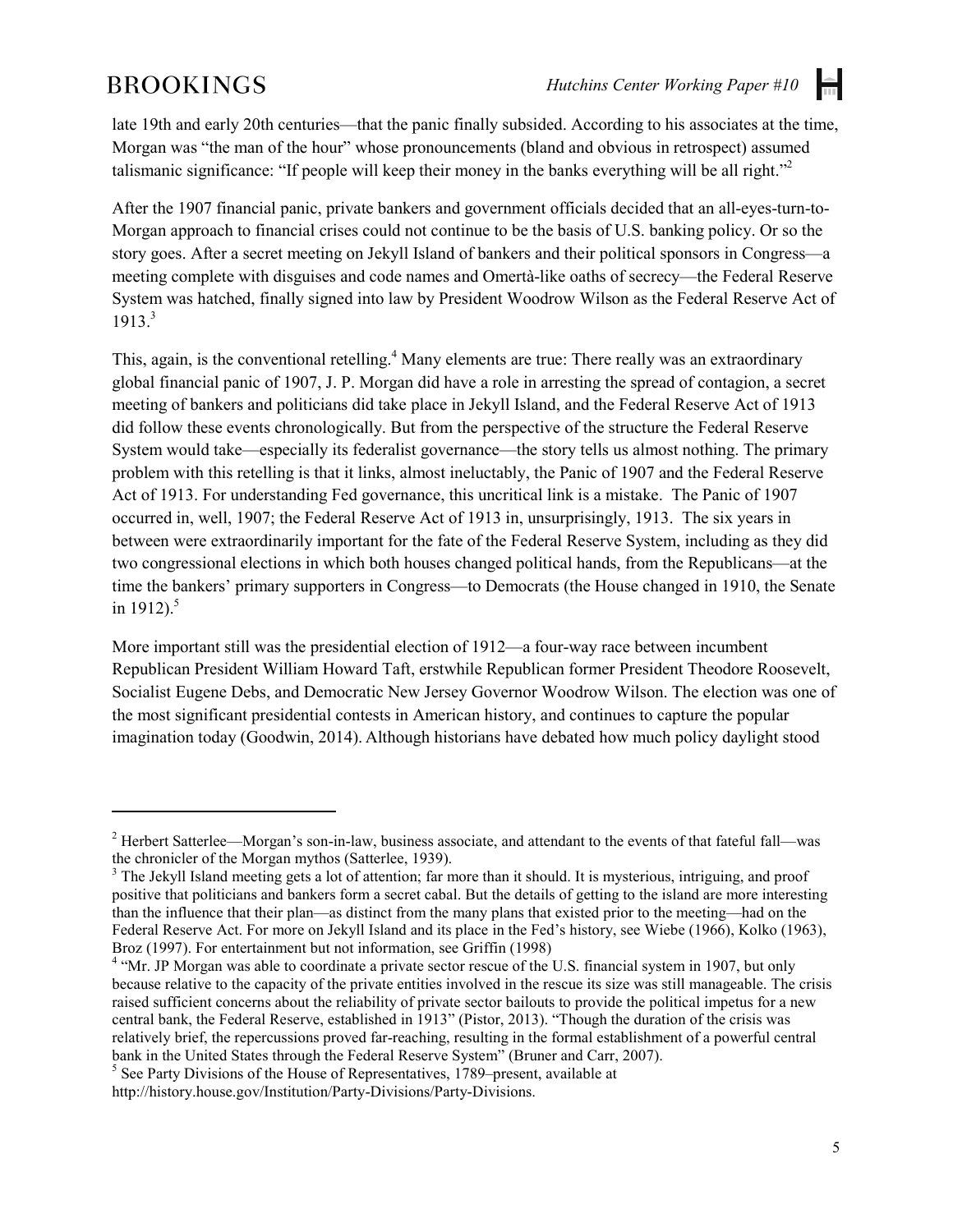$\overline{a}$ 

H

between the three primary candidates<sup>6</sup>, the perception then and today was that the aspirations of each candidate represented distinct approaches to the role of government in society.<sup>7</sup> In the words of one historian, the 1912 election "verged on political philosophy" (Cooper, 1983, pg.141).

That political philosophical moment in American history intervened between the Panic and the Act in ways that were essential to the ultimate shape the Fed system took, including relating to the critical questions of who would govern that system. While conspiracy theorists hit their target in noting the existence and significance of the Jekyll Island meeting—the leading popular account of the conspiracists is called *The Creature from Jekyll Island*, the exposé that seeks to "set off into the dark forest to do battle with the evil dragon" (Griffin 1998) —the reality is that the "creature" established in that meeting and sponsored by the Republicans in 1910 bore little relationship, from a governance standpoint, to the Federal Reserve System ultimately embraced by Woodrow Wilson as his greatest domestic accomplishment and signed into law on December 23, 1913 (Berg, 2013).

On the most basic level, the elections mattered because of partisan control. The first proposals following the Panic of 1907 were entirely Republican; the final bill was largely Democratic.<sup>8</sup> Senator Nelson Aldrich was the Republican leading the monetary reform efforts. In 1908, Congress passed the Aldrich-Vreeland Act, which created the National Monetary Commission, with Aldrich at the head. The commission imagined a structure very different from the system the Federal Reserve Act eventually created. The resulting National Reserve Association (NRA) (Friedman and Schwartz, 1963), was to be governed by a mix of public and private appointments, but dramatically weighted toward the private. For example, the board of the NRA was to have 46 directors, 42 of whom—including the governor and his two deputies—were to be appointed directly and indirectly by the banks, not by the government (Kemmerer, 1922, pg. 64). Most important of all, it was a centralized system, located in New York City with the private bankers, not in Washington, DC, with the politicians.

But from a governance perspective, the Republican NRA approach failed to carry the day. The emphasis here is on the Fed's governance. There has been a spirited, if somewhat intramural, debate about who could claim paternity of the Federal Reserve System with respect to the new system's functions. A cottage industry of dueling memoirs arose in the two decades following the Federal Reserve Act of 1913, each claiming a decisive role in including this or that language in the statute. This "exegetical problem," to quote the somewhat dismissive view of one historian (Kolko, 1963, pg. 222), is an important one that still captures the attention of historians of the Fed.<sup>9</sup> But it tells us very little about the extraordinary

 $6$  Smith (1999, pp. 410–11) views the candidates on a right-center-left Progressive spectrum, whereas Kolko (1963) views them clumping fairly narrowly as conservatives.

<sup>&</sup>lt;sup>7</sup> The hostility of feelings among the various factions of the 1912 election are displayed well in Goodwin (2014), Morris (2010), and Berg (2013).<br><sup>8</sup> The vote in the House of Representatives was 298 to 60; only two Democrats voted against the bill, whereas 35

Republicans voted in favor. In the Senate, the vote was 43 to 25 (with 27 not voting). The Democrats were unanimous in favor, and all but three Republicans voted against. Clifford (1965, pg. 40) has the details.

 $\degree$  The historians of the Fed's founding—from Sanders (1999) to Livingston (1989) to Wiebe (1966) to Kolko (1962)—essentially ignore the main functional contribution of the Federal Reserve Act: its facilitation of the rise of the United States as an international financial center. Lawrence Broz (1997) offers the most thorough and compelling account to this end. He carefully reviews each section of the Act, engaging in an important scholarly effort. Broz's argument is essentially that the banking system, as it existed prior to the passage of the Federal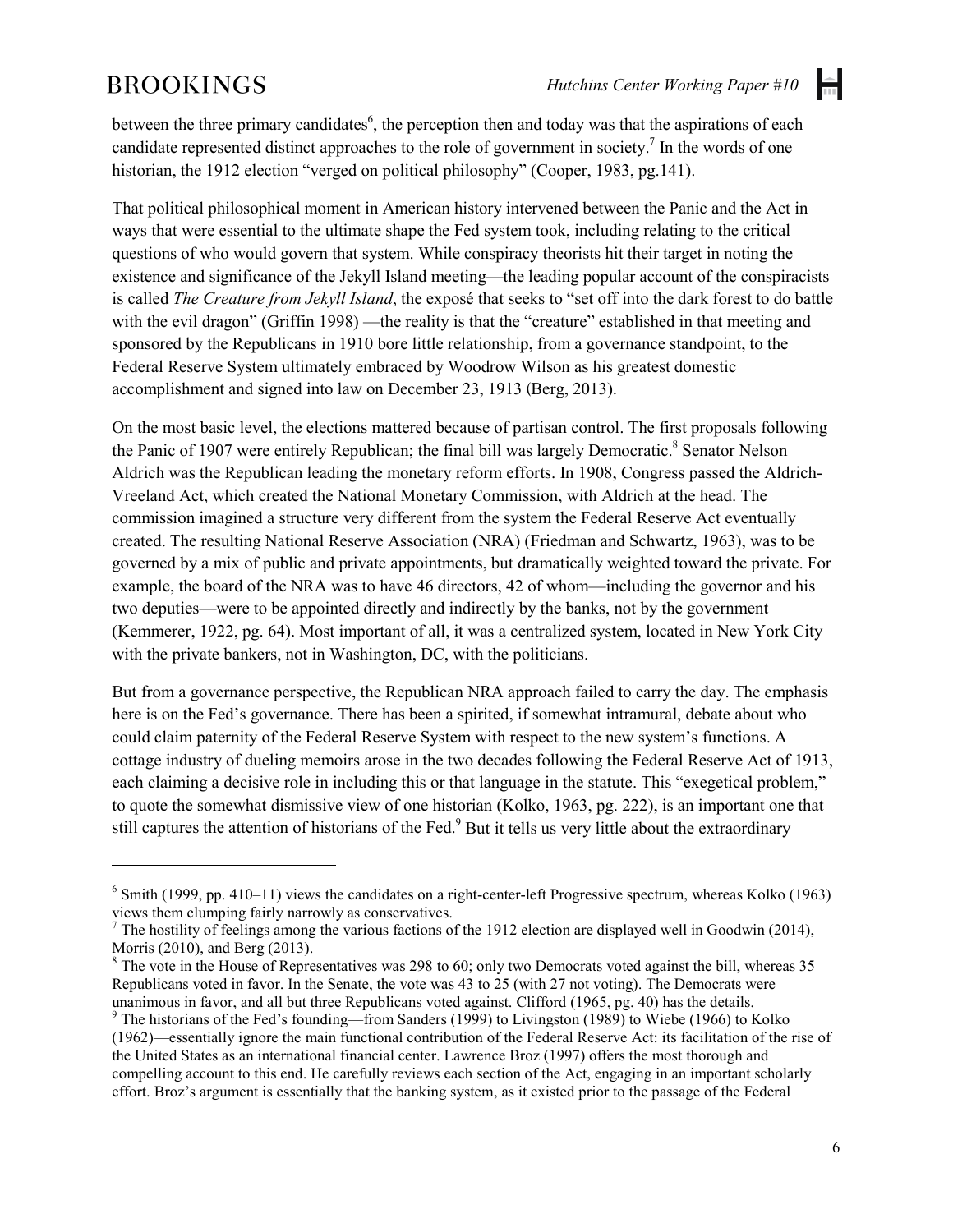$\overline{a}$ 

la l

changes to the Fed's governance that occurred in the 11th hour of the Federal Reserve Act's debate and passage. After the election of 1912—which capped a change of the partisan guard in the House, Senate, and White House—the Democrats made the cause of monetary reform their own. The key consequence of this political transformation was what might be called the Wilsonian Compromise of 1913, despite Rep. Carter Glass's (D-VA) protestations of family ownership of the 1913 Act.<sup>10</sup>

The tension Wilson confronted between the two poles—public and private, accountable to the political process and independent from it—is essential to understanding the nature of Fed independence, then and now. Paul Warburg's ideas set the stage in the early 1900s for much of the debate preceding the enactment of the Federal Reserve Act. A German-American private banker in the old-school European banking tradition, he feared public influence over what he viewed as an inherently private function. More colorfully, Republican opponents to the Democratic structure were fierce; in the recollection of Secretary of the Treasury William McAdoo, they thought it "populistic, socialistic, half-baked, destructive, infantile, badly conceived, and unworkable" (McAdoo, 1931, pg. 213). McAdoo may not be an altogether reliable narrator here, especially after the fact. But there is no question that, from the tumult of the election of 1912 up until the passage of the 1913 Act, opponents thought the departure from the Republican plan an unmitigated disaster.<sup>11</sup>

The structure the Fed took—a public board centralized in Washington, DC, with 12 essentially private, decentralized central banks—was Wilson's innovation. Until Wilson supervised the bringing together of the various pro- and anti-central banking factions, this hybrid institution did not exist on paper or in thought. The result was the mostly supervisory, leanly staffed Federal Reserve Board, based in Washington, DC. The board would include Secretary of the Treasury as the ex officio chairman of the system, with the Comptroller of the Currency—until then, the exclusive federal banking regulator—also

Reserve Act, created serious domestic barriers to the internationalization of the U.S. financial system. The arguments in favor of farmers, or the class consciousness of bankers, or the domestic longing for order, or the triumph of conservatism, miss what the statute was actually about. According to Broz, the Federal Reserve Act responded directly to those concerns by (1) reiterating the nation's commitment to the Gold Standard, a commitment that was extraordinarily controversial less than a generation before the Act's passage, (2) adding liquidity to the secondary markets for financing international trade, and (3) creating a mechanism whereby reserves could be shifted within the system to those institutions most in need of those reserves in a panic. We mentioned how the Federal Reserve Act created a market for international bankers' acceptances; the Act also made it possible for other parties to buy those acceptances after they have already been drawn. Doing so not only made the rancher in South Dakota more likely to accept the order from the tanner in Manchester, but also made the banker who would finance the entire deal more likely to be in Chicago than in London. If there was a thriving secondary market in the United States for such acceptances, then there would be no need for the financing of a dollar-denominated transaction to occur anywhere other than a dollar-denominated economy.

 $10$  The term Wilsonian Compromise comes from Wiebe (1966, pg. 221), and refers to Wilson's general legislative program, where he forced—through will and reason and the exercise of political power—otherwise hostile groups to bargain one with another to reach conclusion. In this, Wiebe concludes, "[n]either Wilson, his advisers, nor the leaders in Congress could pretend that this remarkable balance followed a master plan." It was in the "dextrous management" of the initial legislative projects that Wilson's skills were on display. The dysfunction of the institutional design, in the case of the Federal Reserve at least, didn't manifest itself until after Wilson was out of

 $11$  Carter Glass's final speech on the House floor, following the reconciliation of the House and Senate bills, goes into some detail on these critiques from bankers of the day (Glass, 1913). Aldrich, who had retired from the Senate in 1911, before the debates over the 1913 Act began in earnest, hated the final result (Wicker, 2005).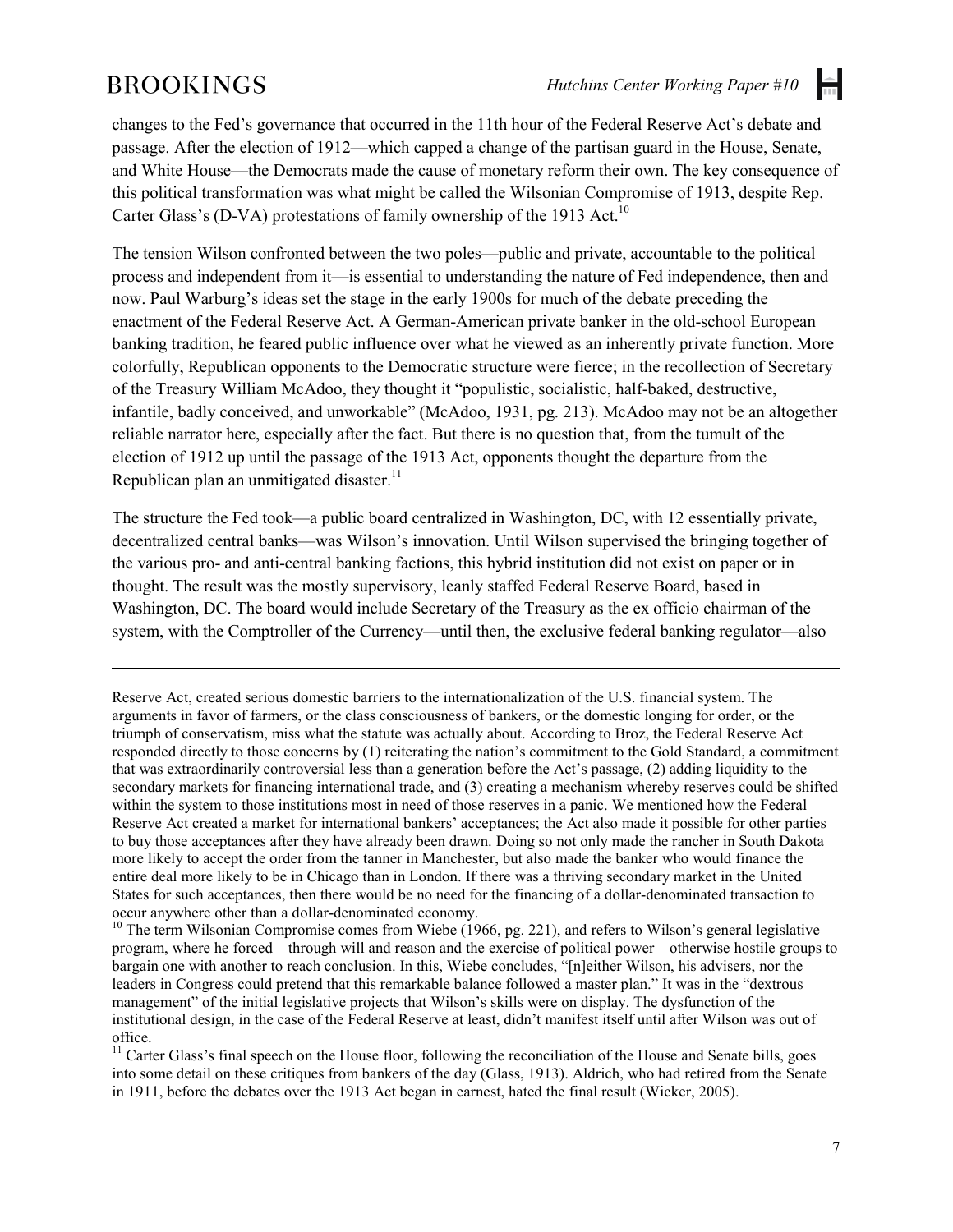$\overline{a}$ 

serving on the board. In addition to these two political appointees, the board consisted of five Presidential appointees, each serving a 10-year term.<sup>12</sup>

The rest of the system consisted of "not less than eight nor more than twelve" Reserve Banks—although the initial legislation didn't set the definitive number.<sup>13</sup> These Reserve Banks would each have a "governor" and a nine-person board of directors. They would be the essentially private features of the system.

This Wilsonian System would not, in theory at least, be dominated by one faction or the other. Rather than a *National* Reserve *Association*, it would be a *Federal* Reserve *System*. The emphasis, at least to some of these early legislative framers, was on the *Federal* in the Federal Reserve System. That balance was at the core of Glass's conception of the new system:

In the United States, with its immense area, numerous natural divisions, still more numerous competing divisions, and abundant outlets to foreign countries, there is no argument, either of banking theory or of expediency, which dictates the creation of a single central banking institution, no matter how skillfully managed, how carefully controlled, or how patriotically conducted (H.R. 7837, 1913).

Glass wasn't alone in this federalist emphasis. E.W. Kemmerer, an early observer of the creation of the Fed, called the arrangement of "twelve central banks with comparatively few branches instead of one central bank with many branches" the "most striking fact" about the system (Kemmerer, 1922, pg. 64). Glass shared the view of the Reserve System as a series of central banks; indeed, he was a steadfast defender of the Reserve Banks any time the board sought to assert itself in the power struggles that arose.14 Wilson agreed: "We have purposely scattered the regional reserve banks and shall be intensely disappointed if they do not exercise a very large measure of independence" (New York Times, 1913).

Wilson would not have been "intensely disappointed," but his representatives on the Federal Reserve Board were. As Allan Meltzer notes, tensions "between the Board and the reserve banks began before the System opened for business" (Meltzer, 2003, pg. 75). Because the statute—in the tradition of many great legal compromises (Rakove, 1997)—expressly left room for divergent interpretation for competing factions, the legislative authors of the Federal Reserve Act left undefined a number of key terms, and largely unspecified the power relationship between and among the Federal Reserve Board and the Reserve Banks (Clifford, 1965, pp. 103–09). In the two places where the Fed exercised the most power the proactive purchase of securities in the open market and the reactive discounting of securities brought to the doors of the Reserve Banks—rivalries arose immediately, both between the board and the banks and among the banks themselves. In the post-World War I period, these rivalries were resolved, in favor

 $12$  See House Report on Glass Bill (reprinted in Glass, 1927). Note that in the Glass Bill that passed the House of Representatives, the Secretary of Agriculture would also be an ex officio member, with each member of the Board serving 6 years.<br><sup>13</sup> The House version would have set the floor at 12, and put no limit on the final number (Glass, 1927).<br><sup>14</sup> After the Federal Reserve Board took a stronger hand in setting discount rates in 1927, Glas

down on the their authority (Kettl, 1988, pg. 32). For more about how these kinds of disputes between the Reserve Banks and the original Federal Reserve Board came about, see Meltzer (2003, pp. 62–75) and Clifford (1965, pp. 66–67).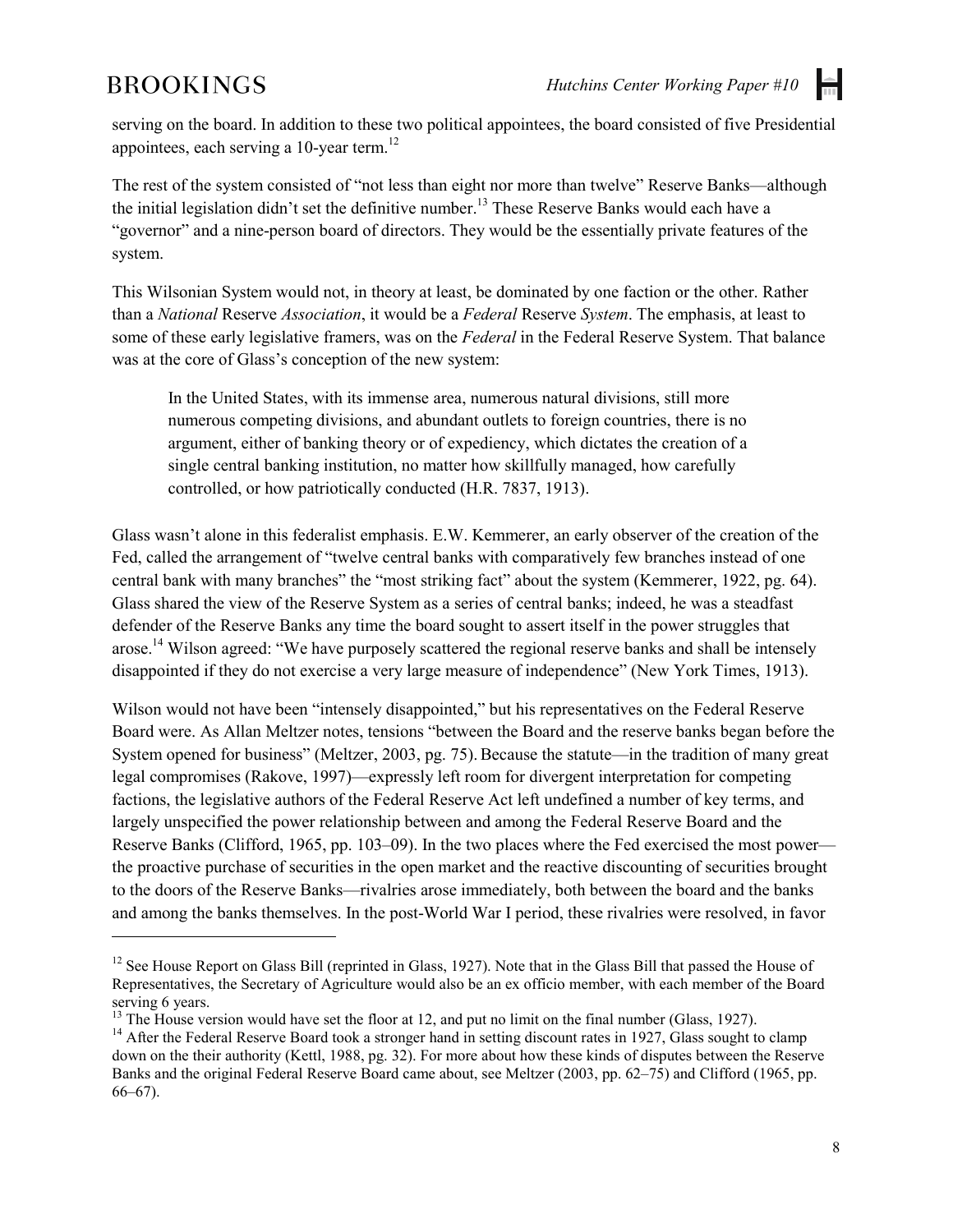of the Federal Reserve Bank of New York, and especially its worldly chief executive, Governor Benjamin Strong.

According to his biographer in an assessment that subsequent research hasn't contradicted<sup>15</sup>. Strong was "one of the world's most influential leaders in the fields of money and finance." From the founding of the Federal Reserve System until his death in 1928, "his was the greatest influence on American monetary and banking policies; he had no close competitor" (Chandler, 1958, pg. 3).

Strong was ostensibly deeply committed to the public spirit of his work. In the top drawer of his desk he always kept a note to himself (written "to the governor of this bank") to "never forget that it was created to serve the employer and the working man, the producer and the consumer, the importer and the exporter, the creditor and the debtor; all in the interest of the country as a whole" (Chandler, 1958, pg. 1). But not everyone agreed that his policies matched his aims. Herbert Hoover's memoirs, for example, are filled with Fed-directed rancor for causing the Great Depression. "This orgy [of speculation] was not a consequence of my administrative policies," he writes. "In the main it was the result of the Federal Reserve Board's pre-1928 enormous inflation of credit at the request of European bankers which, as this narrative shows. I persistently tried to stop, but I was overruled."<sup>16</sup> Hoover's critique of the Fed was, in fact, a critique of the quasi-private Federal Reserve Bank of New York.<sup>17</sup>

The point here is not to rehash the details of how the Fed contributed to—or created—the Great Depression.<sup>18</sup> For our purposes—to understand internal Fed governance and the evolution of a federalist central bank—the point is to emphasize that the ambiguities of the Federal Reserve Act made the exercise of Fed power a shared and contested function. With Benjamin Strong's death, that contest for power left a chaotic vacuum that the Wilsonian federalist compromise not only didn't avoid, but in fact caused.

#### **THE FED'S SECOND FOUNDING: MARRINER ECCLES AND THE BANKING ACT OF 1935**

Such was the state of things when Franklin Roosevelt's team of New Deal experimenters arrived on the economic scene. Roosevelt was clear that experimentation was his philosophy. During the campaign, he argued that "[t]he country needs and, unless I mistake its temper, the country demands, bold persistent experimentation. It is common sense to take a method and try it: if it fails, admit it frankly and try another. But above all, try something."<sup>19</sup> Roosevelt lacked a consistent theory of regulatory response; the pride of place following his 1932 election was for fast reaction, not necessarily legal or institutional coherence. As historian Richard Hofstadter put it, the New Deal was characterized as a "chaos of experimentation" (Hofstadter, 1960, pg. 304).

 $\overline{a}$ 

<sup>&</sup>lt;sup>15</sup> For more on this tumultuous period, see Ahamed (2009), Eichengreen (1992), Friedman and Schwartz (1963), and Meltzer (2003).<br><sup>16</sup> Hoover further complained that the Fed (under Benjamin Strong) turned American optimism into "the stock-

exchange Mississippi Bubble" (Hoover, 1952, vi and pg. 5). History has agreed with Hoover's conclusion, but not his reasoning.<br> $^{17}$  Hoover makes this connection explicit, see Hoover (1952, pg. 7).

 $18$  It's an important topic, of course. Ben Bernanke, then writing as a scholar, wrote that "[t]o understand the Great Depression is the Holy Grail of macroeconomics" (Bernanke, 2004). And it remains a hot-button issue for scholars and public commentators. Compare Shales (2008) with Eichengreen (2015).

 $19$  Address at Oglethorpe University in Atlanta, GA, May 22, 1932.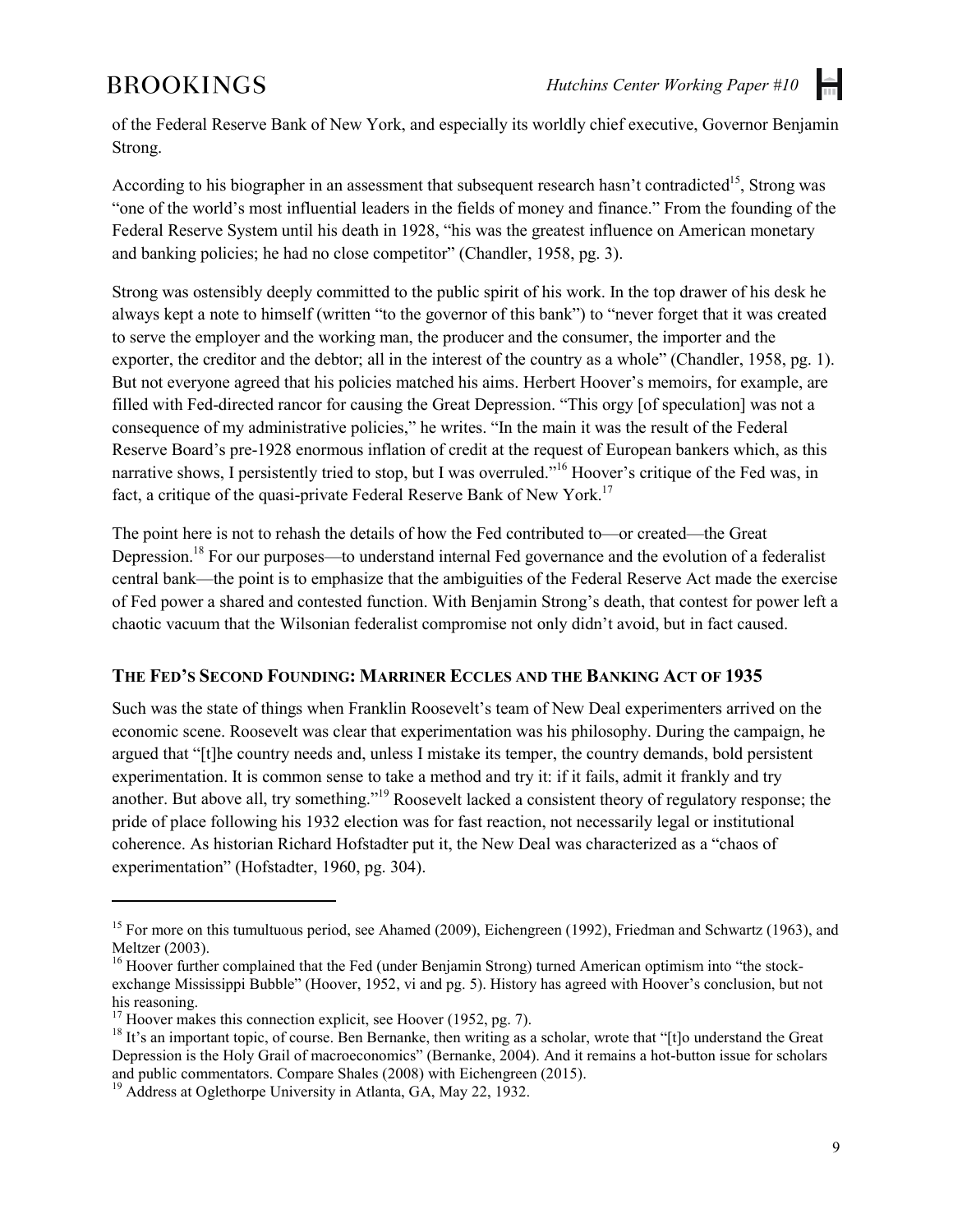$\overline{a}$ 

H

Despite the Fed's centrality to the banking system, institutional reform of the Fed was not high on the list of priorities. There were some adjustments that came in the first round of economic legislation. In the Glass-Steagall Act of 1933—more famous for the institution of federal deposit insurance and the famed separation of commercial and banking institutions—Congress created the Federal Open Market Committee (FOMC) as the central body that would make proactive decisions about the purchase of market securities, including government securities. Importantly, though, the federalist system was reinforced in the first New Deal. The FOMC created in the first 100 days consisted of the 12 Reserve Bank presidents and was meant to add a more formal structure on coordination that excluded the "governmental" Federal Reserve Board.

Nibbling around the edges of the Wilsonian federalist central bank might have remained the order of the day had it not been for Marriner Eccles, perhaps the most intriguing figure in Federal Reserve history. Eccles's father was a Scottish immigrant, a Mormon convert, a bigamist (Marriner's mother was his father's second wife), and, in time, one of the wealthiest men in the state of Utah. Eccles thrived in his father's business and expanded the business into mining, timber, and especially banking. He was a millionaire in his own right by the age of 22.

Eccles rose to national prominence because of his astonishing success as a banker during the height of the banking crises of the Great Depression. With bank failure rates reaching unprecedented heights, Eccles's banks survived, largely due to his own savvy ability to maintain credibility and confidence. While there were other successful bankers, what made Eccles noteworthy was that he was also something of a radical. For example, at the 1932 Utah State Bankers Convention, he laid out his theory of the Depression and its cure in plain language. "Our depression was not brought about as a result of extravagance," he said. "It was not brought about as a result of high taxation. We did not consume as a nation more than we produced. We consumed far less than we produced. The difficulty is that we were not sufficiently extravagant as a nation." There was a simple reason for this:

The theory of hard work and thrift as a means of pulling us out of the depression is unsound economically. True hard work means more production, but thrift and economy mean less consumption. Now reconcile those two forces, will you?

Eccles had a solution, too: "There is only one agency in my opinion that can turn the cycle upward and that is the government" (Eccles, 1951 pp. 83–84). In 2015, we'd call arguments like these Keynesian. In 1932, it was 4 years before John Maynard Keynes published his *General Theory of Employment, Interest, and Money*. <sup>20</sup> If Eccles was a radical, he was also something of a visionary. His auditors weren't as impressed, by the way. "Poor Eccles," a president of a Western railroad is to have said. "He must have had so terrible a time with his banks that he is losing his mind" (Eccles, 1952, pg. 84).

After a chance meeting with Rex Tugwell, one of FDR's "brain trusters," Eccles—clothed in the fortuitous garb of a Western banker—came into the Roosevelt Administration, initially as a special assistant to the Secretary of the Treasury. Eventually, Eccles was considered for the position of "governor" of the Federal Reserve Board. The chairmanship belonged to FDR's then Secretary of the

<sup>20</sup> Keynes had circulated these ideas prior to the *General Theory*, as early as 1929, but Eccles claims never to have heard them. And besides, Keynes was not the first to espouse these views (Laidler, 1999).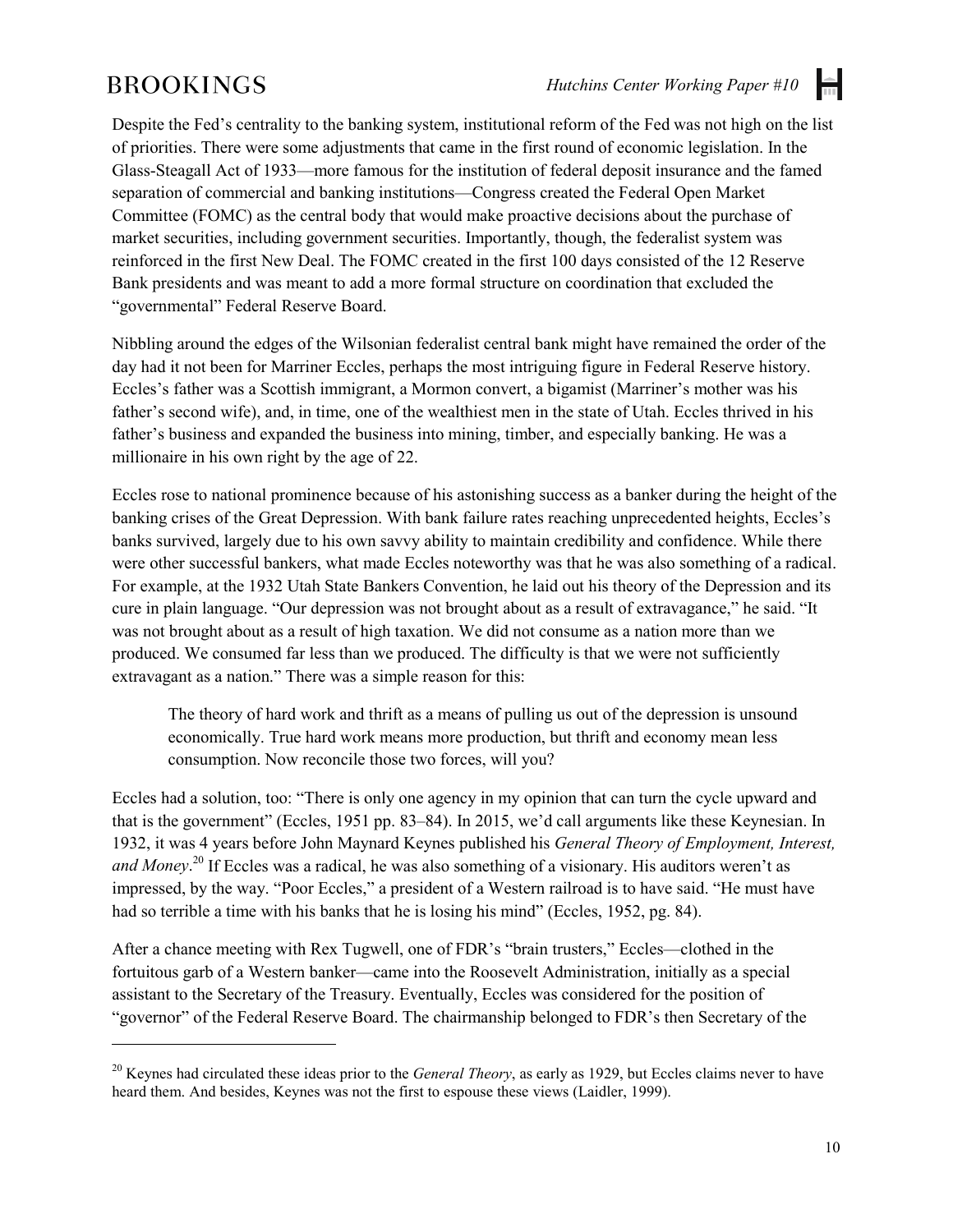$\overline{a}$ 

 $\left| \frac{1}{1+1} \right|$ 

Treasury, Henry Morgenthau Jr. (To give a sense of how the governor position was then perceived, the post became vacant when Eugene Black resigned to take the position of governor of the Federal Reserve Bank of Atlanta (Eccles, 1952, pg. 84).

Eccles essentially refused the offer. In response to inquiries of his availability, he responded that he "would not touch the position of governor [of the Federal Reserve Board] with a ten-foot pole unless fundamental changes were made in the Federal Reserve System" (Hyman, 1976, pg. 155). He was invited to propose his view of what those changes should be, and he and an assistant prepared a three-page blueprint of what amounted to a radical refounding of the Federal Reserve that eliminated the federalist compromise. He narrowed his sights on the Reserve Banks: "Although the Board is nominally the supreme monetary authority in this country," he wrote in a memo to Roosevelt, "it is generally conceded that in the past it has not played an effective role, and that the system has been generally dominated by the Governors of the Federal Reserve Banks."<sup>21</sup> As an "unfortunate result," he continued, "banker interest, as represented by the individual Reserve Bank Governors, has prevailed over the public interest, as represented by the Board."22 Eccles's position was striking: Eccles was himself a banker whose views were represented by the Federal Reserve Bank of San Francisco, and yet he sought the banks' exclusion from national policy.

Roosevelt was sold. He committed the presidency to the passage of Eccles's bill, and Eccles accepted the governorship so that he could more effectively lead the legislation through Congress from inside the Fed. The *New York Evening Post* summarized the point perfectly: "Marriner S. Eccles is a unique figure in American Finance—a banker whose views on monetary policy are even more liberal than those already embraced by the New Deal" (Hyman, 1976 pg. 161).

But Eccles wasn't simply taking aim at private influence over banking policy; he was taking aim at the power vacuum that the Federal Reserve Act created. His right-hand man in this was Lauchlin Currie, a Canadian-born economist Eccles met when they both served at the Treasury. When Eccles moved to the Fed, he took with him Currie, whose academic work in economics had been critical of the economic theory behind the Reserve Banks' policies under Benjamin Strong. Currie was an active memo writer, and leaves us with a record of his thinking on each major issue debated during the 1935 Act's drafting, debate, and passage.<sup>23</sup>

Currie placed the question not of private versus public control, but of *plausible* control. He described the problem in a 1934 memo to Eccles: "Decentralized control is almost a contradiction in terms. The more decentralization the less possibility there is of control." The problem was that "[e]ven though the Federal Reserve Act provided for a very limited degree of centralized control, the system itself by virtue of

<sup>&</sup>lt;sup>21</sup> Memo from Eccles to Roosevelt, November 3, 1934, OF 90, box 2, Franklin D. Roosevelt Library<br><sup>22</sup> *Ibid.*<br><sup>23</sup> There is reason to suspect that Eccles shared Currie's views on these issues: Currie and Eccles were, in

authors of the memorandum that first proposed the Fed's overhaul, and they engaged in a flurry of correspondence during the months prior to the bill's enactment. These memos are included in the Eccles Papers, housed in hard copy at the University of Utah, but almost fully digitized by the Federal Reserve Bank of St. Louis, through their Federal Reserve Archival System for Economic Research. This extraordinary collection of primary documents tempts me to rethink my commitment to reshape Fed governance in a way that would disfavor the collectors of this comprehensive, easily-accessible national treasure.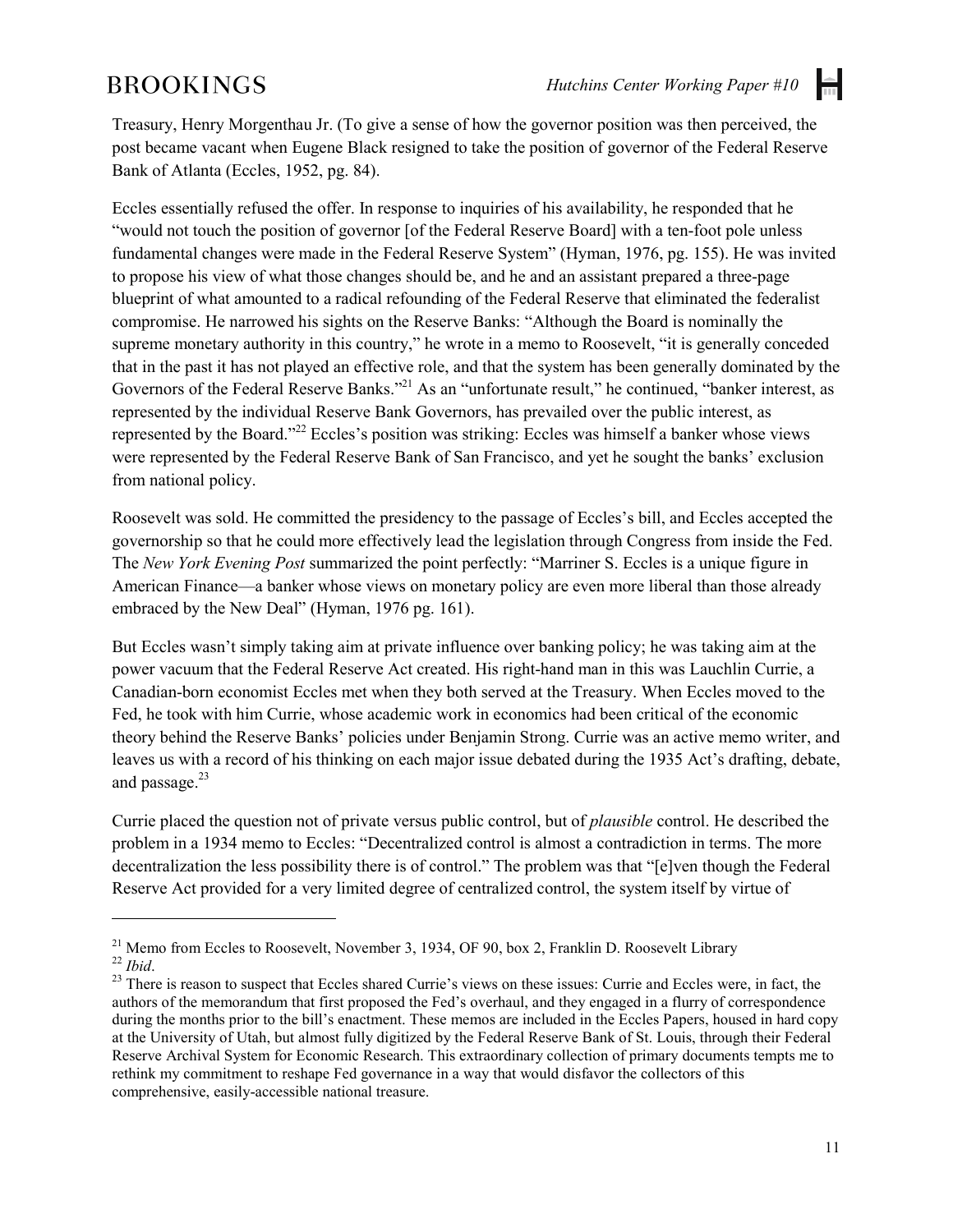$\left| \frac{1}{1+1} \right|$ 

necessity was forced to develop a more centralized control of open market operations." The ad hoc institutional development was simply corralling into a room "fourteen bodies composed of 128 men who either initiate policy or chair in varying degrees in the responsibility for policy." These Reserve Banks, their governors and boards, and the uncertain authority of the Federal Reserve Board, created "such an organization it is almost impossible to place definite responsibility anywhere. The layman is completely bewildered by all the officers, banks, and boards." Currie glumly concluded that "[s]uch a system of checks and balances is calculated to encourage irresponsibility, conflict, friction, and political maneuvering" such that "anybody who secures a predominating influence must concentrate on handling men rather than thinking about policies" (Currie Memo to Eccles, April 1, 1935).

In light of these problems, in Eccles's (and Currie's) view, the structure had to change, and radically. Their timing was impeccable: the New Deal experimenters were embarking on a legislative frenzy known as the Second New Deal. In a single legislative session, Congress passed five major pieces of legislation, including (1) the Social Security Act, (2) the Wagner Act (which reshaped American labor law), (3) the Public Utilities Act, (4) the Banking Act, and (5) the Revenue Act—a controversial tax bill known by critics and defenders alike as the "Soak the Rich" bill.<sup>24</sup>

Eccles's Banking Act of 1935 was the "least controversial" of the five (Kennedy, 2001, pg. 274). Least controversial, perhaps, but in some sense also one of the most consequential. The Act created a system that represented a dramatic departure from every other experiment in central bank design in U.S. history. It also abolished the Federal Reserve Board created in 1913 and replaced it with the Board of Governors of the Federal Reserve System. (The term "Federal Reserve Board" remains in wide if anachronistic use to refer to the Board of Governors.) It also demoted the heads of the Federal Reserve Banks, who would no longer carry the name "governor." That title would be reserved for the members of the Board of Governors. At the Reserve Banks, the head would be the "president."

As a consolation to Carter Glass—that jealous guardian of the Federal Reserve System, its original sponsor in the House, chairman under Woodrow Wilson, and now caretaker as the senior Senator from Virginia—the Reserve Banks weren't eliminated entirely, despite Eccles's preference for that abolition. They also became a minority presence on the newly reformed FOMC, which consisted of the sevenmember strong Board of Governors, plus five Reserve Bank presidents on a rotating basis.<sup>25</sup> But the legal ambiguity regarding the relationship between the political appointees and the regional Reserve Banks was resolved: the Reserve Banks lost their autonomy. Wilson may have been "intensely disappointed" with the result had he lived to see it, but the chaotic uncertainty that the Wilsonian system left behind had been—with a stroke of Eccles's pen—abolished.

The Reserve Banks weren't the only ones shown the door by the Banking Act of 1935. The act also booted the Secretary of the Treasury and the Comptroller of the Currency, the other ex officio member of both the board and the President's administration, from the newly created Board of Governors. The Board of Governors became a separate entity from the administration not only in law, but also in personnel.

As historian David Kennedy has written, after the 1935 Act, "the Fed now had more of the trappings of a

 $\overline{a}$ 

<sup>&</sup>lt;sup>24</sup> For more on the Second New Deal, see Kennedy (2001) and Katznelson (2014).<br><sup>25</sup> The permanent presence of the president of the Federal Reserve Bank of New York didn't get added until 1942.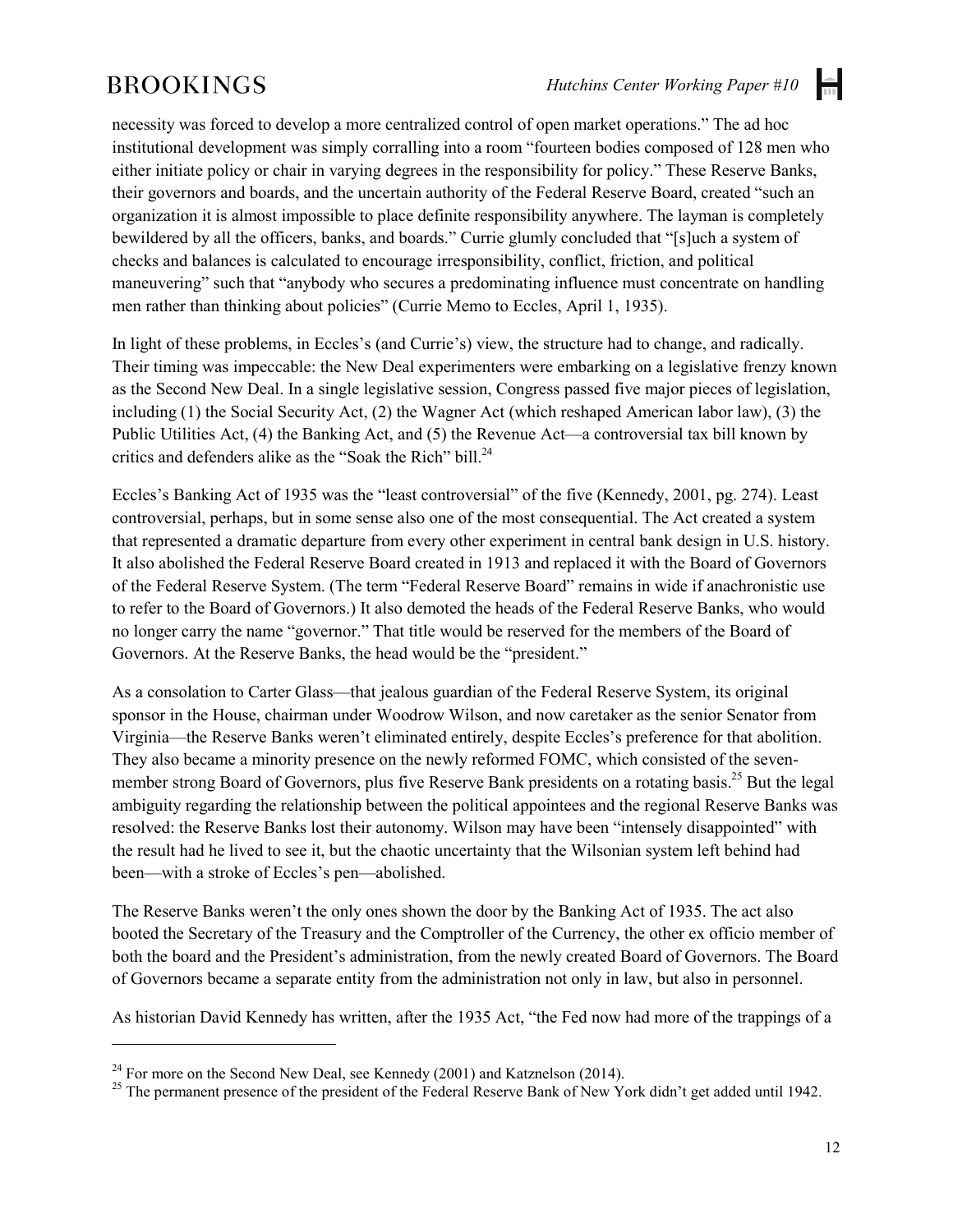$\overline{a}$ 

H

true central bank than any American institutions had wielded since the demise of the Bank of the United States in Andrew Jackson's day" (Kennedy, 2001, pg. 274). I would go further: the Fed's Board of Governors consisted exclusively of Presidential appointments; the Second Bank of the United States had 25 directors, only 5 of whom were presidential appointments.<sup>26</sup> The post-1935 Federal Reserve System had the trappings not only of a "true central bank," in Kennedy's term, but was the first to launch what economic historian Charles Goodhart has called central banking's evolution. The Fed didn't join the fold of central banks at last in 1935; Eccles and FDR had created a new institution altogether.

Almost. To invoke the applied philosopher Omar Little from season 1 of *The Wire*, "If you come at the king, you'd best not miss." Eccles had hoped to dethrone the Reserve Banks from the policy business entirely; the compromise to allow them to participate as minority players on the reconstituted Federal Open Market Committee has allowed them to continue to exercise extraordinary control over the nation's financial system. Moving from the past to the present we must now inquire: What, exactly, are the Federal Reserve Banks, and what is their purpose in light of the failure of the quasi-federalist system that created them?

# **II. THE POLICY AND CONSTITUTIONAL PROBLEMS OF THE FEDERAL RESERVE BANKS**

Even before the 1935 Act, the Federal Reserve Banks have eluded easy definition, in large part because they began their lives as private corporations roughly dedicated to a public function, and have since become more and more like public regulatory institutions. This process began with the Banking Act of 1935 and has continued throughout the last 80 years due to significant nonlegal institutional change.

It is that tension between their public functions and their private governance that presents problems for both constitutional law and public policy. To put it bluntly: the Federal Reserve System as currently organized is unconstitutional under a straightforward application of the recent U.S. Supreme Court precedent. And even if it were constitutional, the governance problems at the Reserve Banks present at least the appearance of and at most the reality of deep conflicts of interest in the enforcement of federal banking laws.

To understand that tension we need to know more about the legal status of the Reserve Banks even after their demotion via the Banking Act of 1935. The Reserve Banks remain private corporations chartered under federal law. They have stockholders: the private banks that join the Federal Reserve System must buy stock in the Reserve Banks and receive a dividend set by statute (set at 6%). Those stockholders also elect two-thirds of the Reserve Bank's directors. Each board is divided into three classes (12 U.S.C. § 341). Class A directors are stockholder bankers selected by the stockholder banks (12 U.S.C. § 341). Class B directors are nonbankers selected by the stockholder banks. And Class C directors are nonbankers selected by the Fed's Board of Governors in Washington, DC. The directors voted as a whole to select the

<sup>&</sup>lt;sup>26</sup> "And be it further enacted, that for the management of the affairs of the said corporation, there shall be twentyfive directors, five of whom, being stockholders, shall be annually appointed by the President of the United States, by and with the advice and consent of the Senate" (3 Stat. 266, 269, An Act to Incorporate the Bank of the United States, April 10, 1816).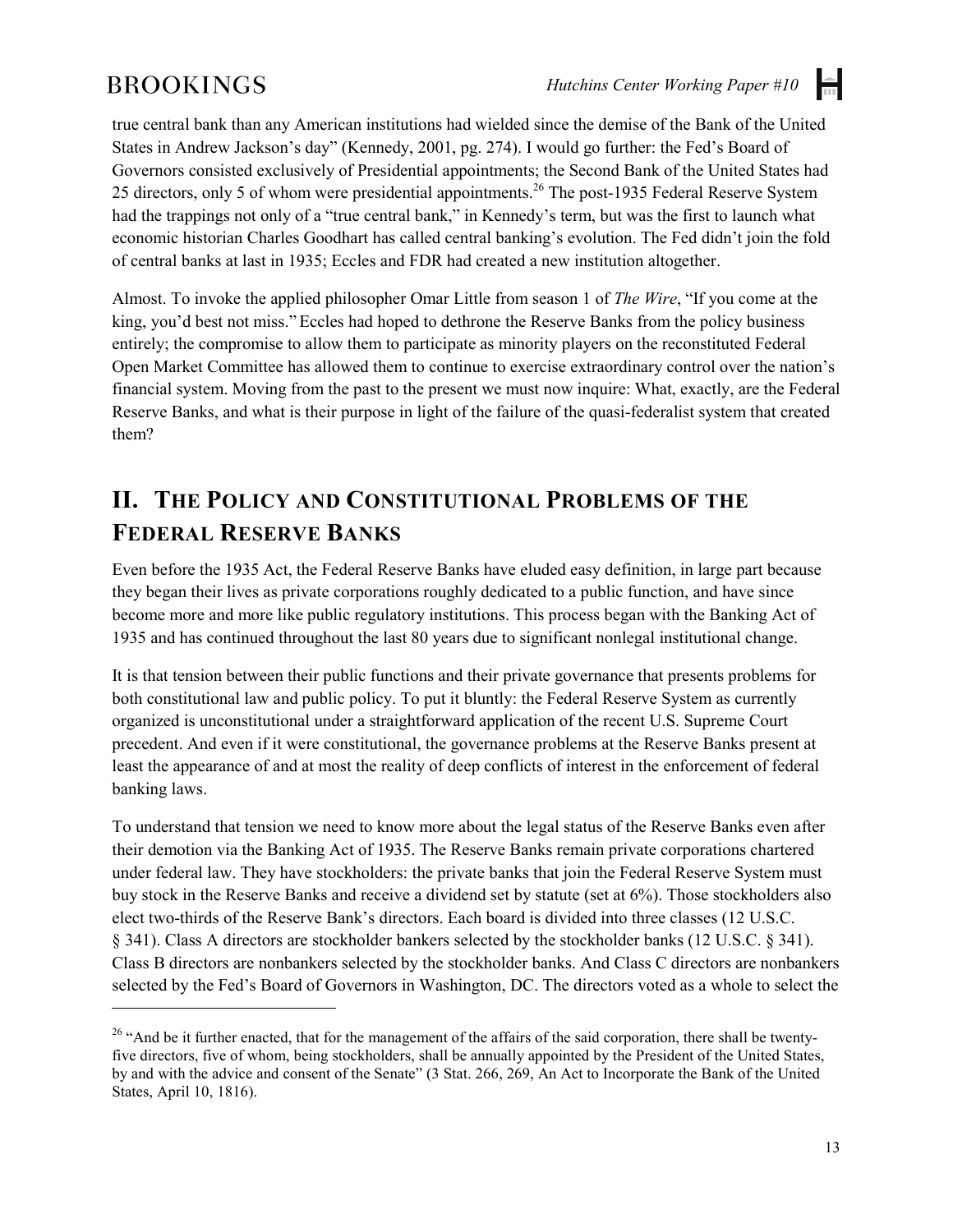H

Reserve Bank president until 2010, but since Dodd-Frank only Class B and C directors take that vote, which is in turn subject to approval by the Board of Governors. The Board of Directors, under the Federal Reserve Act, is required to "perform the duties usually appertaining to the office of directors of banking associations and all such duties as are prescribed by law" (12 U.S.C. § 301).

But this talk of "corporations" and "stockholders" and "dividends" is misleading. Beyond the election of the directors (and the directors' selection of the Reserve Bank president), the stockholders don't look at all like private stockholders. There are limits on how much Reserve Bank stock they can purchase and prohibitions on the sale of that stock (12 U.S.C. § 287). And if the Reserve Banks are ever liquidated as federal bank corporations, the surplus goes to the U.S. government, not to the banks (12 U.S.C. § 290).In these senses, the Reserve Banks remain creatures of statute, much like the Federal Reserve System istelf. But the form of ownership is important. It is from this corporate structure that we hear the frequently repeated assertion that the Federal Reserve is "owned" by private bankers (Griffin, 1998). This isn't true of the Board of Governors, and it only is marginally true of the Reserve Banks.

But interestingly, if they are not quite private corporations, neither are they government agencies. When asked whether the Reserve Banks were government agencies in a congressional questionnaire by Congressman Wright Patman (a perennial scourge of the Federal Reserve System during his 50 years of service in the House of Representatives), the newly appointed Fed Chair William McChesney Martin wouldn't answer directly. Instead, he responded with a verbose and legalistic description of them as "corporate instrumentalities of the Federal Government created by Congress for the performance of governmental functions."27 The Reserve Bank presidents, in a joint statement in response to the same question, said that they were "government instrumentalities," not government "agencies," meaning that they were "partially part of the private economy and are part of the functioning of the Government (although not technically a part of the Government)." This ambiguity allowed the banks to let the "public interest" be "dominant in their policies," even as they maintained their private independence.

This public-private ambiguity has been the source of extraordinary controversy over the course of the Fed's history. The participation of the Reserve Banks in the operation of governmental policies was the main cause of Wright Patman's lifelong antipathy for the Federal Reserve System. It has motivated similar congressional obsessions from Congressmen Henry Gonzalez (D-Texas, 1961–1999) and Ron Paul (R-Texas, 1979–1985, 1997–2013).

The Reserve Banks' very existence owes itself to the failed Wilsonian experiment in federalist power sharing. In time, the Federal Reserve System looked like the Holy Roman Empire: neither Federal, nor Reserve, nor a System.<sup>28</sup> The power of institutional inertia has kept the Reserve Banks in the mix. If there are no costs to their ongoing survival, then perhaps our inquiry ends here, of interest only to historians. After all, we are surrounded by vestigial institutions, from the pomp and circumstance of medieval graduation rituals to a foreign minister who still goes by the title of "Secretary of State."

 $\ddot{\phantom{a}}$ 

<sup>&</sup>lt;sup>27</sup> These responses were to questions submitted by the Subcommittee on General Credit Control and Debt Management, Joint Committee on the Economic Report, 82d Cong., 2d Sess. (Feb. 1952), pp. 242–248.<br><sup>28</sup> The role of excess reserves, essentially negligible for decades, became resurgent again after the crisis (Wallach,

<sup>2014).</sup>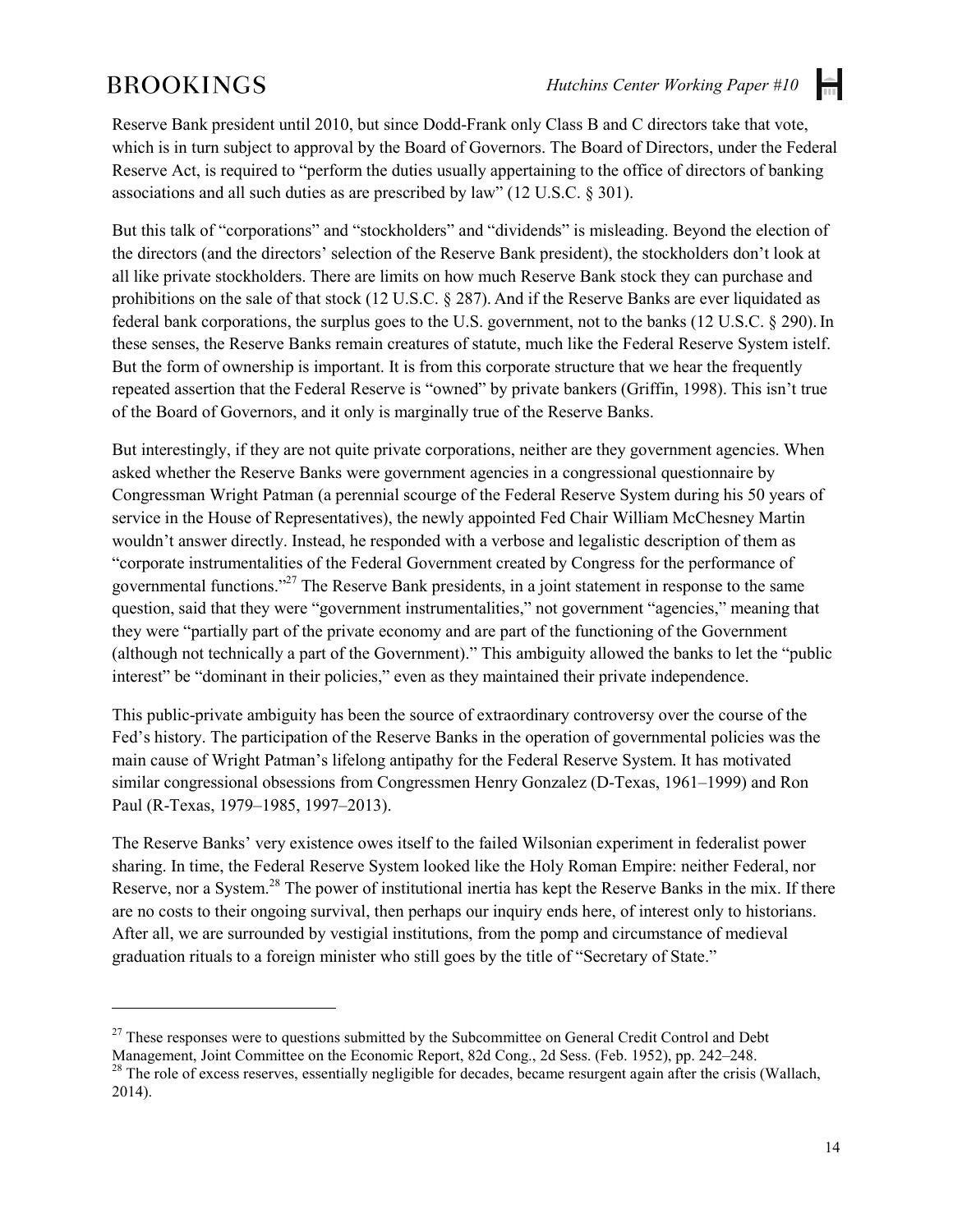$\overline{a}$ 

But there are serious problems with the ongoing participation of the Reserve Banks on both the policy and constitutional levels. Let's take a recent example very much in the news and on the minds of members of Congress: alleged failures of supervision at the Federal Reserve Bank of New York.

In the wake of the financial crisis of 2007–2009 (by some measures the largest financial crisis in world history) William Dudley, president of the Federal Reserve Bank of New York, faced the reality that the New York Fed had not been up to the challenge of supervising the world's largest banks. This was his institution's responsibility, and he wanted to know why they had failed. So he hired David Beim, a former banker and professor of finance at Columbia University, to do an exhaustive, unlimited access review of the New York Fed and its operations. In return, the report would be secret.<sup>29</sup>

Eventually made public, the report disclosed a "culture that is too risk-averse to respond quickly and flexibly to new challenges" (Beim, McCurdy, et al., 2009, pg. 2), and bank supervisors who deferred to the banks they regulated in virtually every aspect of bank supervision, from developing and relying on internal risk management systems to deferring to banks' reactions to potential problem spots. The stated modus operandi of many bank supervisors was to avoid confrontation with the banks. This seemed a surefire way for the New York Fed to render itself irrelevant at best, and complicit in fueling future crises at worst.

In reaction to the Beim report, and following its recommendation, the New York Fed hired a new crop of bank examiners, including Carmen Segara. And true to expectations, Segara was vocal when she spotted failures to comply with federal law at Goldman Sachs, the bank where she was stationed as an examiner. In particular, she concluded that Goldman Sachs had failed to have a firm-wide conflict-of-interest policy to manage situations in which the firms' bankers would advise clients on decisions where those bankers had other interests—advising the purchase of a company where the banker owned stock, for example.

In some ways, the lack of a firm-wide conflict-of-interest policy is astonishing: such conflicts have been at the heart of a series of Wall Street scandals throughout the 20th century, from the Great Crash of 1929 to the accounting scandals following the collapse of Enron in the early  $2000s$ <sup>30</sup> And yet, this is what Segara discovered and reported to her superiors at the New York Fed.

But, with a few exceptions, Segara's superiors didn't share her enthusiasm for pushing Goldman to change its practices, and they pushed back, hard. Because Segara was worried about all that she saw, and in case she needed to support her version of events in the future, she started to secretly record her conversations at the Fed and at Goldman Sachs. She ended up with 46 hours of recorded conversations, which ended when Segara was fired. She worked at the New York Fed for a total of 7 months.

As the news of Segara's tapes, her accusations, and the New York Fed's banking culture leaked to the press, deeply researched reports appeared in ProPublica, and a major feature was aired on the public radio program This American Life. Reactions were divided roughly along two lines. Defenders of the Fed have said that Segara's claims are inaccurate, overblown, or not reflective of the regulators' usual practices, etc

<sup>&</sup>lt;sup>29</sup> This account is taken from the exhaustive reporting at ProPublica (Bernstein, 2013a, 2013b, and 2014).<br><sup>30</sup> For a description of these conflicts preceding the Great Crash, see Perino (2010, pg. 136) for particularly examples of what happens when these kinds of interests conflict.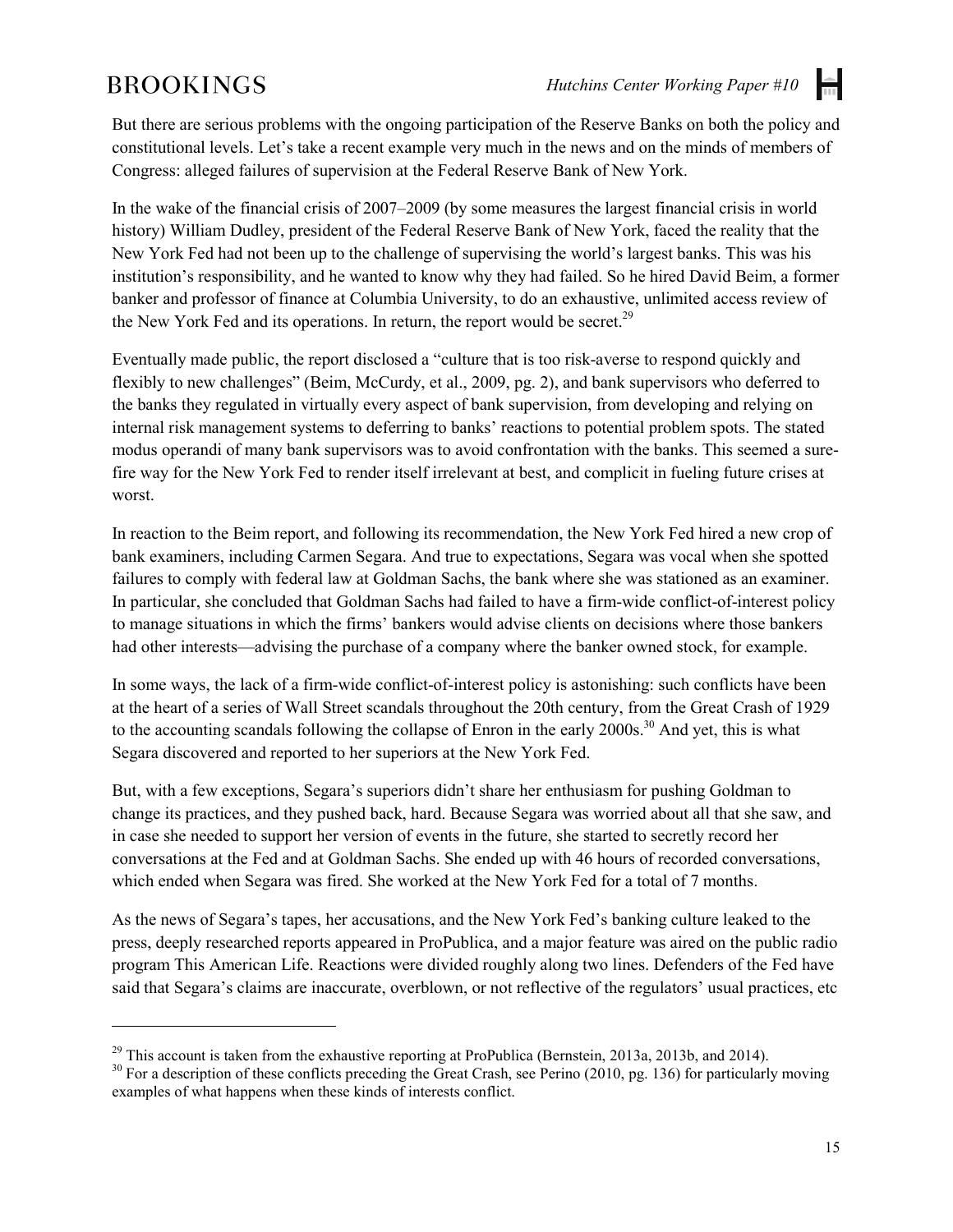H

(Federal Reserve Bank of New York, 2014). Critics of the Fed have said that this is what the New York Fed does—it has always been captured by the banks it regulates, and this proximity is baked into the Fed's DNA (Cohan, 2014).

Dudley and the Federal Reserve Bank of New York have vehemently denied Segara's characterization of both her own firing and the nature of the transaction she found so dubious. But in the aftermath of the Segara revelations, Dudley has also articulated his conception of his role as a bank regulator. Under skeptical questioning from Senator Elizabeth Warren, Dudley disputed the idea that the Fed, as banking regulator, should be a heavy enforcer of the banking laws. "It is not like a cop on the beat," he said. "It is more like a fire warden" (Dealbook, 2014).

There is good reason to support Dudley in this conception of a bank-supervision-only mode for the Reserve Banks. The New York Fed served exactly this purpose during the financial crisis, as it had done before in previous crises. But there also is evidence that the New York Fed's views of good bank supervisory practices don't match those in Congress. Time and time again, the New York Fed has sought to ignore problematic behavior or affirmatively lobby against proposals for change. When the Fed's Board of Governors and the Federal Deposit Insurance Corporation sought to finalize the rules limiting how much debt the world's largest banks could carry—probably the most important regulatory change to follow the financial crisis—Dudley was by his own admission the courier of the banks' arguments that such regulation (almost uniformly praised by economists on the left and right) would somehow limit the Fed's ability to conduct monetary policy. While Dudley's argument failed to carry the day, it did succeed in delaying the implementation of the rule by several months (Eavis, 2014). He has said that he merely meant to convey industry concerns, a curious point since industry insiders have been anything but silent on their opposition to these rules.

Consider, too, former New York Fed President and Secretary of the Treasury Timothy Geithner's own admissions about the New York Fed's failure to police the mortgage-backed securities markets at the heart of the financial crisis. "Ned Gramlich, a Fed governor in Washington, was already leading a process to examine excesses and abuses in the mortgage business serving lower-income Americans," Geithner wrote in his memoir. "I was impressed by Gramlich's work, and those issues seemed to be getting a fair amount of attention from the Fed in Washington. I didn't want us to be like kid soccer players, all swarming around the ball. I wanted us to focus on the systemic vulnerabilities that were getting less attention—starting with our own banks, but looking outside them as well." Like many New York Fed leaders before him, Geithner wasn't as interested in policing Wall Street's bad behavior; he was more interested in resolving its collective action problems.

But every town needs both a fire department and a police force. Perhaps there is an argument to be made that they shouldn't be in the same building. But the civil enforcement of the banking laws is currently at the feet of the Federal Reserve Banks. Under their current governance system, they appear, in a word, "captured." At the very least, "the optics of the institution's governance," as Geithner put it elsewhere, "are awful" (Geithner, 2014, pg. 88). The New York Fed's proximity to the banks it regulates gives it the appearance of closeness that might prevent the kind of engagement needed to police bad behavior. The New York Fed has insisted that there is no such coziness, but the data suggests otherwise. (The banks' CEOs are on the Reserve Bank's board, and the bankers—through their representatives—assist in the supervision of the bank's leadership.) The relationships between and among the CEOs and the New York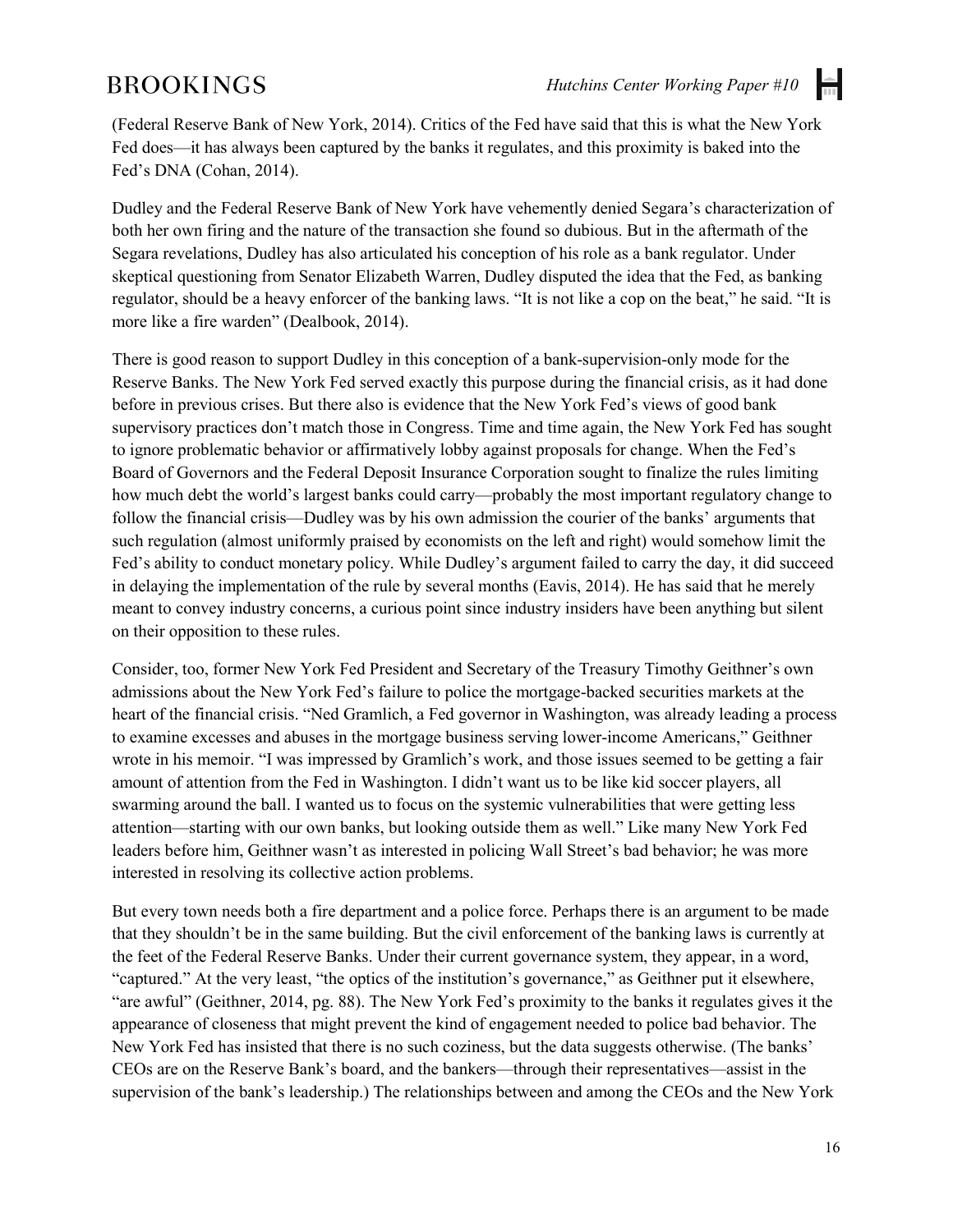H

Fed's board, including those Class C directors not selected by the bankers, are many.<sup>31</sup> And while there are significant problems of measuring exactly what we mean by "capture" (Carpenter, 2013, pp. 3–4), there can be no doubt that the ties between the New York Fed and the banks it regulates make it a regulator unlike any other.

That uniqueness comes with benefits: the coordination function is an impressive one. There is almost no doubt that Geithner's work simplifying the clearing of derivatives contracts in the years leading up to the financial crisis dampened the consequences of that crisis. But it is not clear that private actors are incapable of providing that function themselves. It may simply be that, after so much use of the New York Fed's conference room, they may have come to rely on it.

The existence of a federalist central banking system served the purpose in 1913 of reassuring warring factions in a core dispute about American identity that neither the government nor the bankers would wield undue power to accomplish undue mischief. But as a federalist and institutional designer, Woodrow Wilson was no James Madison. Once the justification of ambiguous power sharing was removed, what defense of the quasi-private exercise of federal policy could there be?

The most obvious defense raised by economists is that the existence of nonpolitical appointees on the FOMC is itself an enhancement of the Fed's independence, and therefore a greater brake on a politicians' (or politicians' appointees) inflationary biases.<sup>32</sup> A growing empirical literature verifies that the Reserve Bank presidents tend to be more likely to dissent from a dovish consensus than political appointees (Thornton and Wheelock, 2014).

There are three problems with this hawkish defense of the Reserve Banks in their current form based in history, practice, and the availability of other alternatives. First, the leading theoretical text that seeks to give credit to the Fed's "founders" doesn't reflect the stunningly different monetary policymaking context that existed at the various legislative moments in 1913, 1933, and 1935. Faust (1996), for example, citing Kettl, ably summarizes some of the political considerations that motivated the coalitions behind the Federal Reserve System. But even these conclusions are vulnerable. As Broz (1997) thoroughly demonstrates, most of the attention in the pre-1913 political moment was on the international orientation that the Fed would take, facilitating the expansion of U.S. commerce in foreign markets. The structural decisions highlighted in Part I of this paper came in a Wilsonian attempt to declare victory for all.

The historical point is finer than that. As I have explored elsewhere (Conti-Brown, 2015a), the monetary policy context that existed under a gold standard and real-bills regime meant that the band of decision making we normally contemplate for central bankers—hawks and doves and owls and such—was simply not the relevant consideration.

This argument about history is fascinating for historians, but is distinct from the policy question of central bank design. Whether the mix of private and public appointees on the FOMC reflected the wisdom of

 $\ddot{\phantom{a}}$ 

 $31$  For specific work on the capture at the Fed, see Kwak (2013) and Acemoglu and Johnson (2012), which measure the value to firms affiliated either through the New York Fed or through common nonprofit board memberships with New York Fed President and Treasury Secretary designee Tim Geithner.<br><sup>32</sup> The anchor theoretical paper here is Faust (1996).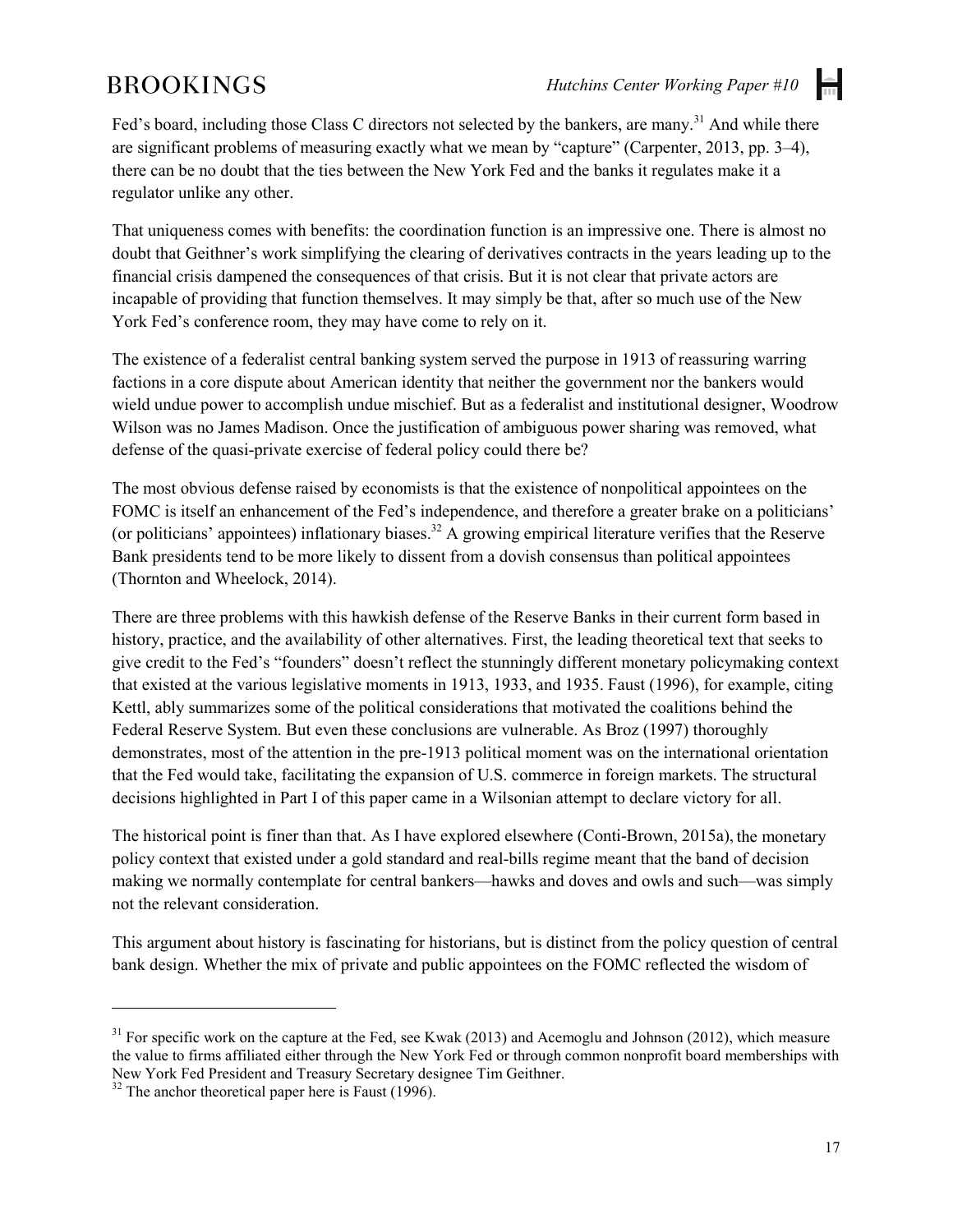$\overline{a}$ 

 $\left| \frac{1}{1+1} \right|$ 

some reified "founders" or an accident of historical contingency isn't as interesting a policy question as whether that mix actually serves an anti-inflationary purpose. But this is where the empirical literature on FOMC hawkishness runs up against the hard realities of FOMC culture. Unlike other committees tasked with deciding extraordinarily contentious questions of federal policy—the U.S. Supreme Court comes to mind—the FOMC functions almost exclusively by consensus. There are simply too few dissenting votes to give us much confidence in the hawk versus dove tendencies of the Reserve Bank versus Board members of the FOMC. For example, Thornton and Wheelock (2014) estimate on average one dissent per meeting between 1948 and 2014, with only six in the period between 2005 and 2008. Some scholars have begun to employ, very profitably, content analysis on the FOMC transcripts to get a better sense of inflationary preferences that don't terminate in dissent (Schonhardt-Bailey, 2013).But even here, the culture of consensus tells us less about how Reserve Banks shape the outcome of monetary policy decisions. This seems to be little more than an assertion that it should be obvious that banker-appointed representatives will favor tighter money than would political appointees. The logic here is often repeated, but is a fragile one.

Finally, there is the availability of other alternatives. If the concern is that changes to the appointment structure of the Reserve Bank presidents, or even their removal from the FOMC, would make the Fed more inflationary in its monetary policy decision making, then there are a wealth of other options available to anchor the Fed to a predefined inflationary path. Taylor Rules, inflation targeting, consequences for failure to meet targets, and any number of other alternatives would be superior to the wing-and-a-prayer method of hoping (most) of the Reserve Bank presidents will (always) be more hawkish on the FOMC in a way that will effect policy outcomes.

#### **THE RESERVE BANKS AND EXECUTIVE CONTROL OF FEDERAL POLICY: THE FED'S CONSTITUTIONAL PROBLEM**

The problems of the Reserve Banks continued participation in national policy also presents a question of constitutional law. In short, the U.S. Supreme Court has concluded that Congress can create some kinds of "independent" agencies, but doesn't have carte blanche in institutional design. Under a straightforward reading of the Court's most recent decision on this front, the Reserve Banks—at least in their participation on the FOMC—are probably unconstitutional.

In administrative law—the law governing the internal and external relationships among and between government agencies and other parts of the government and private actors—"agency independence" means something very specific. It is a "legal term of art in public law, referring to agencies headed by officials that the President may not remove without cause. Such agencies are, by definition, independent agencies; all other agencies are not" (Gersen, 2010, pp. 347–48). Thus, "agency independence" in administrative law is not concerned with independence in the sense that we have been using it—that is, the shape of the space within which an agency operates—but only whether the President can summarily fire the person in charge of the agency. $33$ 

<sup>&</sup>lt;sup>33</sup> Of course, one legal feature is not enough to tell us much about the operational independence of an agency, including, and perhaps especially, the Federal Reserve. Because of this narrowness, there is near scholarly unanimity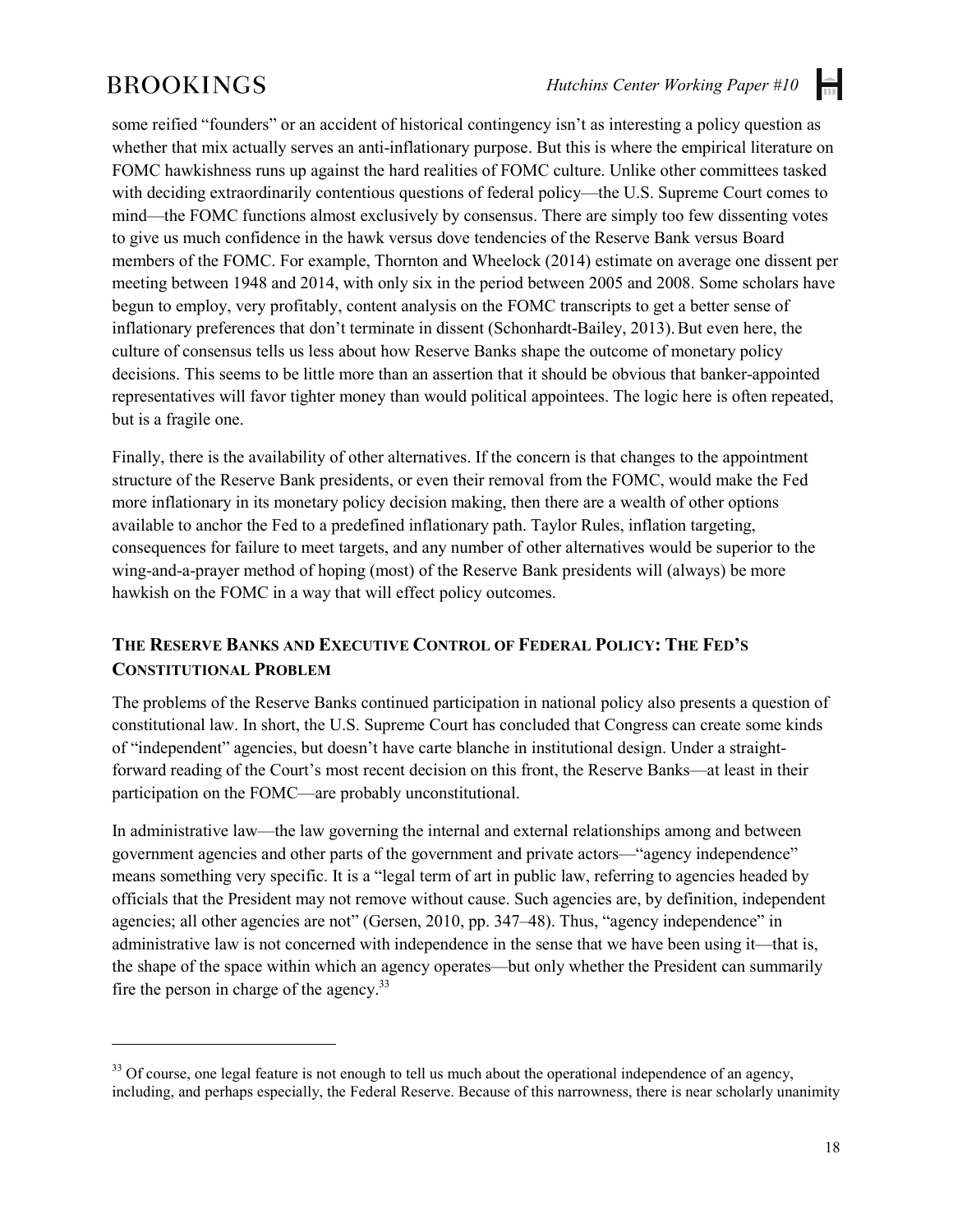H

To understand more, we need to unpack the legal doctrine a little more thoroughly.<sup>34</sup> Over the course of about 80 years, courts have developed a set of rules that guide how and whether Congress can make it hard for the President to fire government employees. Most relevant to presidential control of the Federal Reserve, the Supreme Court held in 1935 that Congress can create agencies to "perform . . . specified duties as a legislative or as a judicial aid"—that is, independent commissions like the Federal Trade Commission—and, to enhance the independence of those kinds of agencies, Congress can limit the President's ability to fire members of those commissions (*Humphrey's Executor v. United States*, 1935, pp. 627-28). Decades later, the Court extended that kind of protection to lower-level executive appointees like independent counsel (*Morrison v. Olson*, 1988), but not if the chief of a department and the lowerlevel appointee are both protected by for-cause removability protection (*Free Enterprise Fund et al. v. Public Company Accounting Oversight Board et al.*, 2010). That is, the Constitution—as interpreted by the Supreme Court—forbids Congress from making the President reach through more than one level of "for-cause" removability protection. In other words, Congress can insulate an officer from (1) getting fired for any or no reason, or (2) getting fired—again, unless for good cause—by another principal officer, so long as that officer is herself subject to direct Presidential supervision. No nesting of such protections is allowed. That is, Congress cannot insulate both an officer and her superior officer from firing at will.

#### *Removability and the FOMC<sup>35</sup>*

 $\overline{a}$ 

It is the presence of the Reserve Banks on the FOMC that creates constitutional problems, both with respect to their appointment on the one hand and removability on the other.<sup>36</sup> The Reserve Bank president, in her rotating capacity as a member of the FOMC, is exercising the power of the federal government. While the Board of Governors certainly supervises the Reserve Banks in other respects, as provided by statute (for example, 12 U.S.C. § 301), as members of the FOMC, Reserve Bank presidents' votes count the same as those of their would-be superiors, the President-appointed, Senate-confirmed board governors.<sup>37</sup>

First, the President does not appoint, and the Senate does not confirm, the Banks' presidents. (Note that while the statute does not require that the Reserve Bank representative be the president, the president is in practice almost always the Bank's representative on the FOMC. See 12 U.S.C. § 263[a]). As discussed above, the Reserve Bank presidents are appointed by twothirds of the bank's directors, subject to approval of the Board of Governors. The President never

that the removability focus is something of a fetish. For a review of the legal scholarship literature, see Conti-Brown (2015a).<br>
<sup>34</sup> A mountain of data is missime here. For a street of the street of the street of the st

<sup>&</sup>lt;sup>34</sup> A mountain of detail is missing here. For more, see Huq (2013); Barkow (2010); and Vermeule (2013).<br><sup>35</sup> Similar arguments are made in this essay: Conti-Brown (2013). For more on this topic, see Zaring (2015)<br><sup>36</sup> Mo

Appointments Clause concerns. The answer is unquestionably "yes." The very foundation of the Federal Reserve System presupposed the inability of private systems such as the clearinghouse model in place prior to the Federal Reserve System, to manage financial crises in a sustainable way. Some governmental structure was necessary. If that was true in the monetary conditions of the early 20th century, it would be beyond dispute in the vastly more complicated, and vastly larger, monetary context of the early 21st century.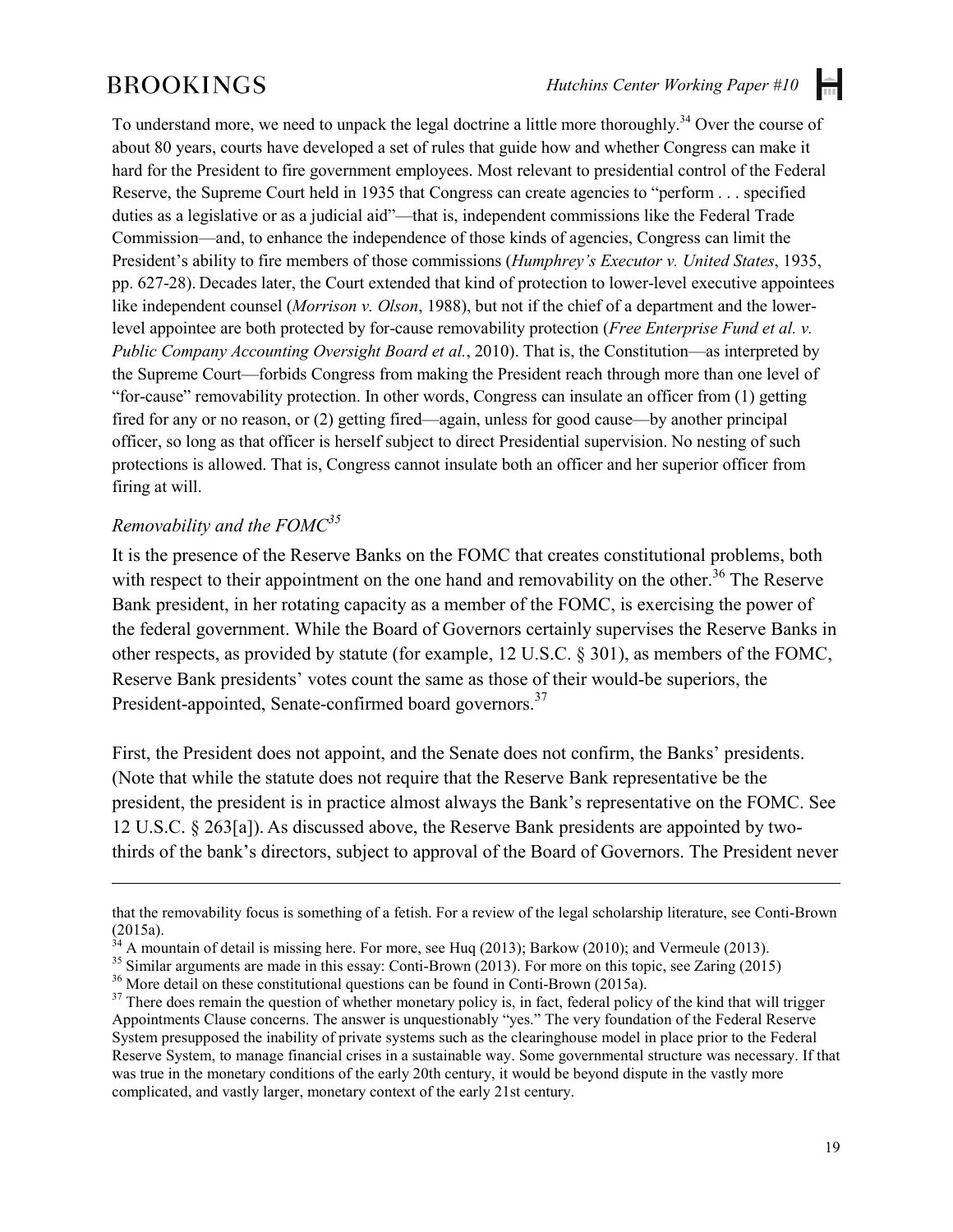H

formally indicates any preference for their appointment to their posts at the Reserve Banks, and their role within the FOMC is determined by statute (12 U.S.C. § 263[a]).

Second, the President has no authority to remove members of the FOMC qua members of the FOMC, just as he has no power to appoint members of that committee. He appoints, and the Senate confirms, the seven members of the Board of Governors, who are statutorily members of the FOMC. We already know that board members are removable "for cause" only (12 U.S.C. § 242). But the Reserve Bank presidents are removable at the pleasure of the Reserve Bank directors. Removal of all of those directors is possible by the Board of Governors, but only after "the cause of such removal" is "forthwith communicated in writing by the Board of Governors of the Federal Reserve System to the removed officer or director and to said bank." While there is some ambiguity as to whether "the cause" of such removal is equivalent to "for cause" removal, the inclusion of the term "cause" may be sufficient to trigger that presumption.

In other words, there is something of a Russian doll problem of precisely the type prohibited by the Supreme Court. If the U.S. President wants to remove, for example, the president of the Federal Reserve Bank of New York from her role on the FOMC, he must:

- 1. Ask the governors to fire the New York Fed president, instructing them that he will deem their failure to comply with the request as "cause" for their own termination. The President must send this message not to the chair alone, but to all seven governors.
- 2. The governors would have to turn to the New York Fed's directors and say that they will be removed if they fail to fire the Reserve Bank president, as the President requested, and that such cause for firing the Reserve Bank president would be "forthwith communicated by writing," as required by statute.
- 3. The New York Fed's directors—all three classes, not just the ones that appointed the Reserve Bank president in the first place—would then have to fire the Reserve Bank president, who is removable at the pleasure of the board. In other words, the bankers' representatives would have to agree that the Reserve Bank president's failure to honor the U.S. President's policies—not their own—was sufficient for the Reserve Bank president's removal.

It is precisely this kind of nested removability problem that the Supreme Court has determined violates constitutional principles of separation of powers. In *Free Enterprise Fund v. PCAOB*, the Court addressed a structure that Congress created to combat the excesses that led to the accounting scandals at Enron, WorldCom, and the like. Congress created the Public Company Accounting Oversight Board (PCAOB) as an independent agency within the independent Securities and Exchange Commission (130 S. Ct. 3138, 2010). To protect the PCAOB's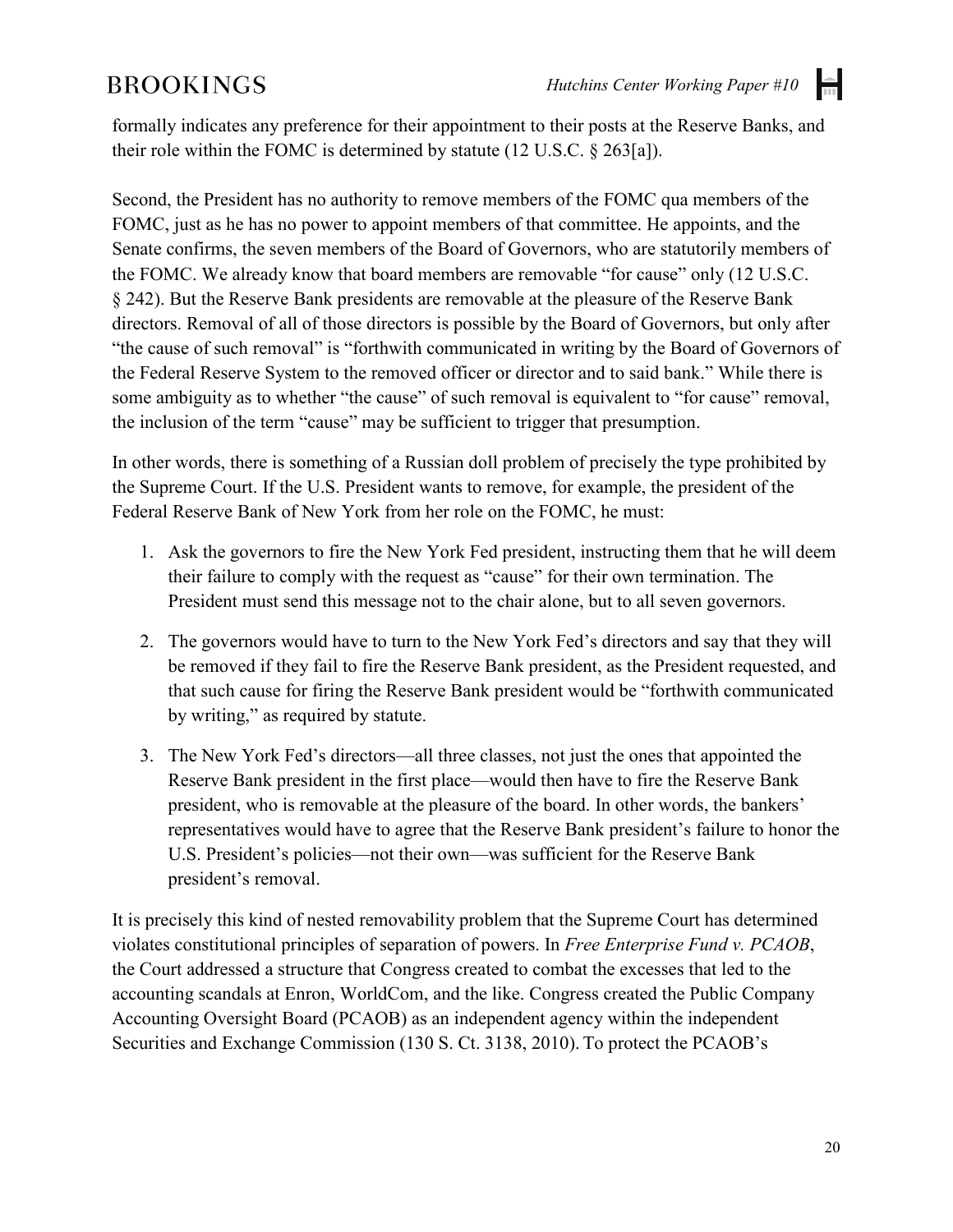$\overline{a}$ 

independence, Congress protected the board members from arbitrary removal by the SEC, which was in turn protected from arbitrary removal by the President.<sup>38</sup>

The Supreme Court ruled that this double layer of removability was unconstitutional. Writing for the five-justice majority, Chief Justice John Roberts held "that such multilevel protection from removal is contrary to Article II's vesting of the executive power in the President." He continued: "The President cannot 'take Care that the Laws be faithfully executed' if he cannot oversee the faithfulness of the officers who execute them" (130 S. Ct. 3138, 3147, 2010). One layer of removability protection passed constitutional muster; two did not.

Restating the holding in *Free Enterprise Fund*—that Congress cannot create an agency that is insulated by two levels of removal protection—reveals the constitutional defect of the FOMC. The President cannot remove bank president members of the FOMC without reaching through two explicit for-cause removal restrictions, on top of a third layer of at-will removability: from the U.S. President, to the Board of Governors (layer 1), to the Reserve Bank board of directors (layer 2), to the Reserve Bank president (layer 3). Granted, the relationships among the three layers in the FOMC and the two in the SEC-PCAOB are different—the bank presidents and the governors are colleagues on the FOMC, rather than separate, ostensibly hierarchical entities. But these differences don't matter constitutionally. If the Reserve Bank presidents are "principal officers" in their capacity as members of the FOMC (as defined by the U.S. Constitution and the Supreme Court), then they, too, must be subject to the constitutional requirements of the Constitution's Appointments Clause. In either case, as currently designed, the Federal Reserve is unconstitutional. The separation between the U.S. President and the Reserve Bank presidents on the FOMC is simply too great.<sup>39</sup>

It is a conceivable constitutional defense of the FOMC structure that the board of governors each member of which is in possession of a presidential commission and a Senate confirmation—constitutes a numerical majority of the FOMC. On that argument, so long as the majority holds, the requirements of public vetting and confirmation are satisfied. The Reserve Banks aren't creating federal policy because they are outnumbered by those Presidential appointments who are.

This is not a compelling argument. As a formal matter, if the authority exercised is federal, and the officer exercising the authority is a principal one, the inquiry should be over. The presence of public actors exercising constitutional power doesn't erase the unconstitutionality of private actors exercising the

<sup>&</sup>lt;sup>38</sup> Ironically, the SEC commissioners were only "independent" in this sense because the Supreme Court assumed they were so (130 S. Ct. at 3148-49). See Vermeule (2013) for a discussion of this convention of independence in administrative law.

 $39$  Interestingly, there is little chance this unconstitutional structure will be challenged in court, because of doctrines of justiciability created precisely to prevent this question from being adjudicated. The issues of the Fed's constitutional structure were litigated extensively in the 1980s, but never reached the merits stage. For more, see Conti-Brown (2015a).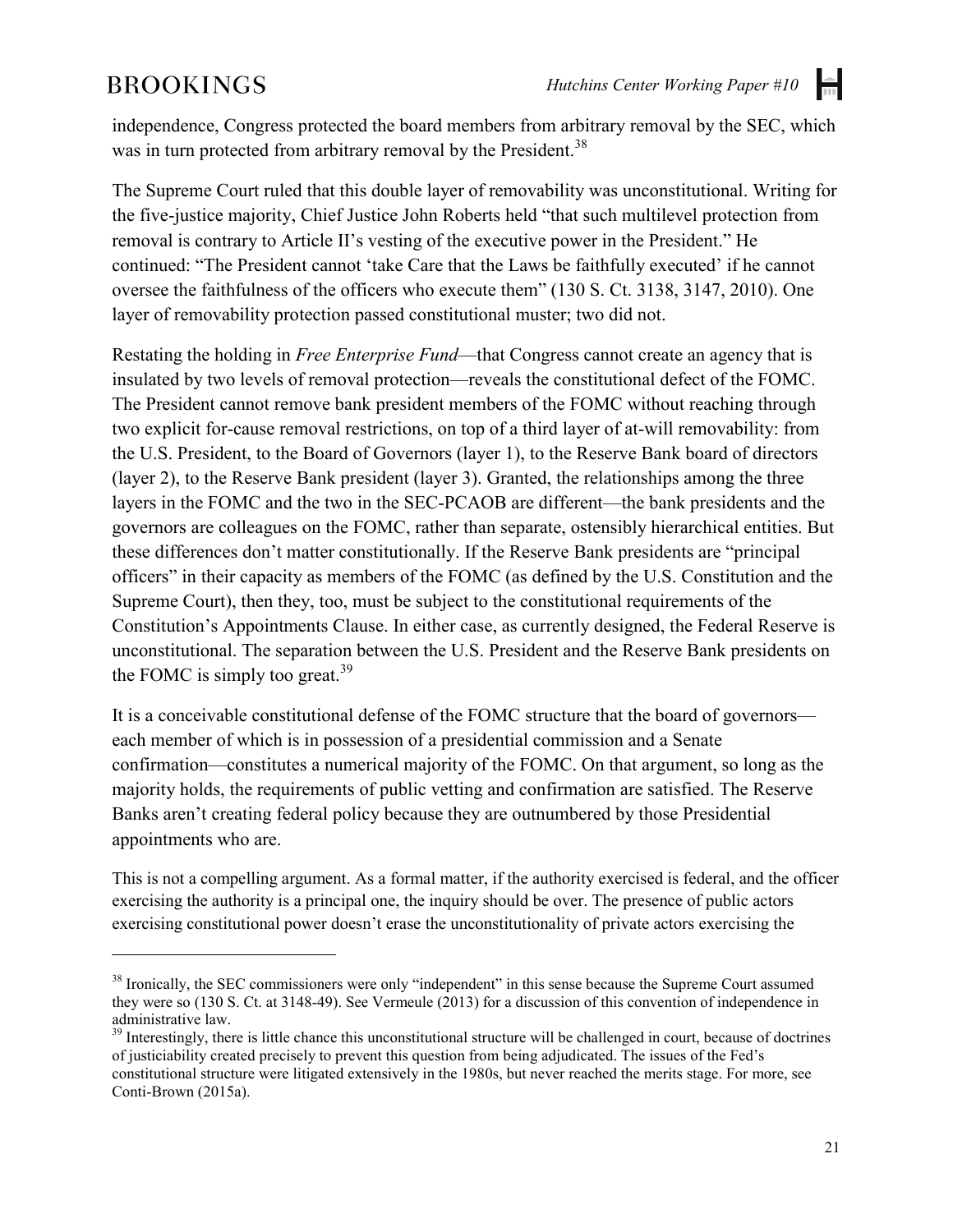equivalent power. But it may be more promising, functionally: if the purpose of a constitutional limit on private exercise of federal power is public accountability, then a governor majority on the FOMC should be sufficient to keep that private power in check.

But it does raise this question: How often have the governors enjoyed a majority? Figure 1 shows the historical trend.<sup>40</sup> After the newly created Board of Governors slowly displaced the abolished Federal Reserve Board during the last 10 years of the Roosevelt administration, the governors enjoyed a majority nearly 100% of the time, from 1945 until 1977. The majority fell to parity, and never lower, for just 16 days in 32 years. In the Carter administration, things started to slide. Carter's appointees (and their predecessors) on the board held an FOMC majority about 85% of the time, but that majority was back up above 90% during the 8 years of the Reagan administration. The slow descent began after that, culminating in the Obama administration's abysmal record at 42%. That is, private bankers effectively held a majority on the FOMC 58% of the time. The Obama administration holds another ignominious record touching on the constitutional debility of the FOMC: it is the first administration to take the governors to a four-to-five minority, as opposed to parity, which it has done three times (Board of Governors of the Federal Reserve System, 2015).



Figure 1: Governors' Majority on the FOMC

The governors' majority is not stable on the FOMC. This reality—especially given the expectation of continued vacancies in the end of an administration<sup>41</sup>—represents a sea change over two generations. It also means that any defense the seven-to-five public majority on the FOMC has enjoyed is no defense at all.

This romp through the constitutional law of the Reserve Bank presidents' appointment and removal may seem like a side show to our inquiry into the nature of the Fed's independence, accountability, and governance, but it is in fact central to understanding where the Reserve Banks reside within government

 $\overline{a}$ 

<sup>&</sup>lt;sup>40</sup> Author first introduced these ideas in Conti-Brown (2014a)<br><sup>41</sup> For a thorough exploration of vacancies in administrative agencies, see O'Connell (2009).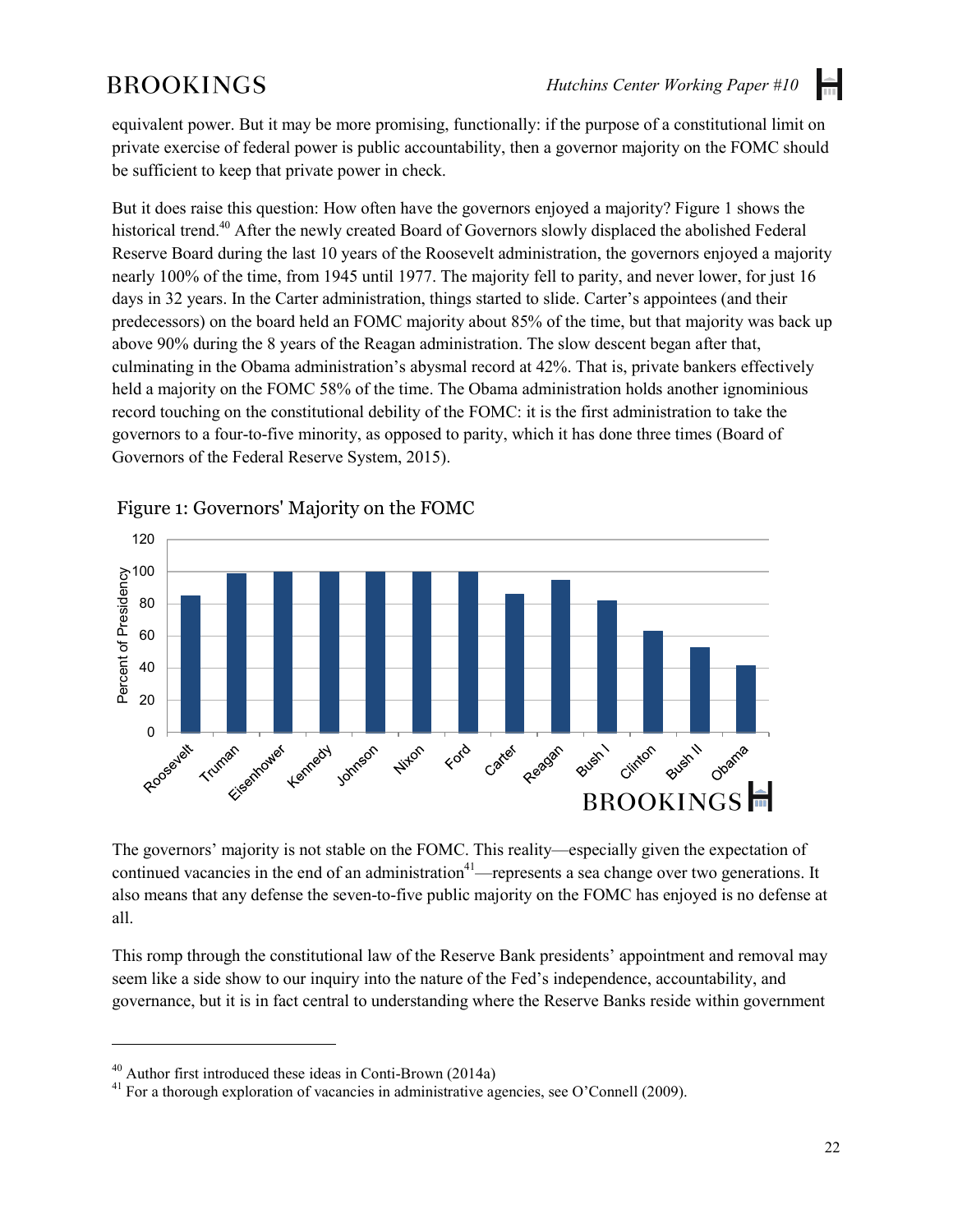$\overline{a}$ 

and how the law protects that status. It is the fascinating story of an unconstitutional statutory structure that raises the potential of policy mischief.

It also raises this question: If the Reserve Banks are bad for policy and bad for constitutional law, why haven't they already been abolished? In a word, politics. Even though the Fed's popularity (usually expressed through the person of the Fed Chair) has plummeted since the financial crisis began, the Reserve Banks represent a buffer between the political forces that would reshape the Fed most completely.42 This is political protection not only for the Reserve Banks themselves, but also represents a significant source of the Fed's general political protection from members of Congress.

The political power of the Reserve Banks comes from the structure of their own, individual governance. Recall the three-class structure of each Reserve Bank board. A similar structure exists for the 24 branches of the 12 Reserve Banks. Four board members are appointed by the Reserve Banks (through their own boards of directors), while three are appointed by the Board of Governors in Washington, DC (again, in informal consultation with the Reserve Bank and its leadership).

In each case, the directors are leaders in their community. They are the presidents of banks and universities, CEOs of major corporations and nonprofits, union leaders, and museum presidents. In the event that the Fed is threatened, or, indeed, that the Federal Reserve Banks are threatened, there stands a ready-made, broadly distributed constituency of Fed defenders ready to engage their Senators in defense of the system.

This is not speculative. The Reserve Banks have used this political power to great effect. The case in point is in the recent lead-up to Dodd-Frank. Senator Dodd sought to remove bank supervision from the purview of the system for the majority of banks, and included that provision in the version of the bill reported out of committee. The Board of Governors was indifferent to the continuing regulation of the smaller banks. But in time, the Reserve Banks made their presence felt. The final version of the bill, while it limited some of the Fed's authority to make emergency lending decisions, left the supervisory bailiwicks of the Reserve Banks intact while it massively expanded the authority of the Board of Governors. The amendment that restored that supervision, sponsored by Texas Republican Kay Bailey Hutchinson and Minnesota Democrat Amy Klobuchar, passed 91 to 8, just barely less popular than an amendment that eliminated what Republicans had characterized as a permanent bailout fund (Kaiser, 2013, pg. 304).  $43$ 

The Reserve Banks, as a matter of politics, are almost certainly here to stay. And they influence the practice of systemwide independence in important ways. They make the practice of bank supervision and the enforcement of bank regulation—delegated as those are to the Reserve Banks by the Board of Governors—a process largely removed from the public eye. They are a layer of protection against public attempts to wrest control of financial regulation from private interests. From a policy perspective, that

<sup>&</sup>lt;sup>42</sup> See Conti-Brown (2015b) for discussions of the public's approval rating of the Fed (in 2009, it was the second worst of federal agencies measured; the IRS took the cake). In 2005, the Fed's approval rating was overwhelmingly high.

<sup>&</sup>lt;sup>43</sup> See Irwin (2013, pp. 192–197) for the full account of the Reserve Banks' lobbying effort, including via the deployment of the member banks. See also Kaiser (2013, pg. 306).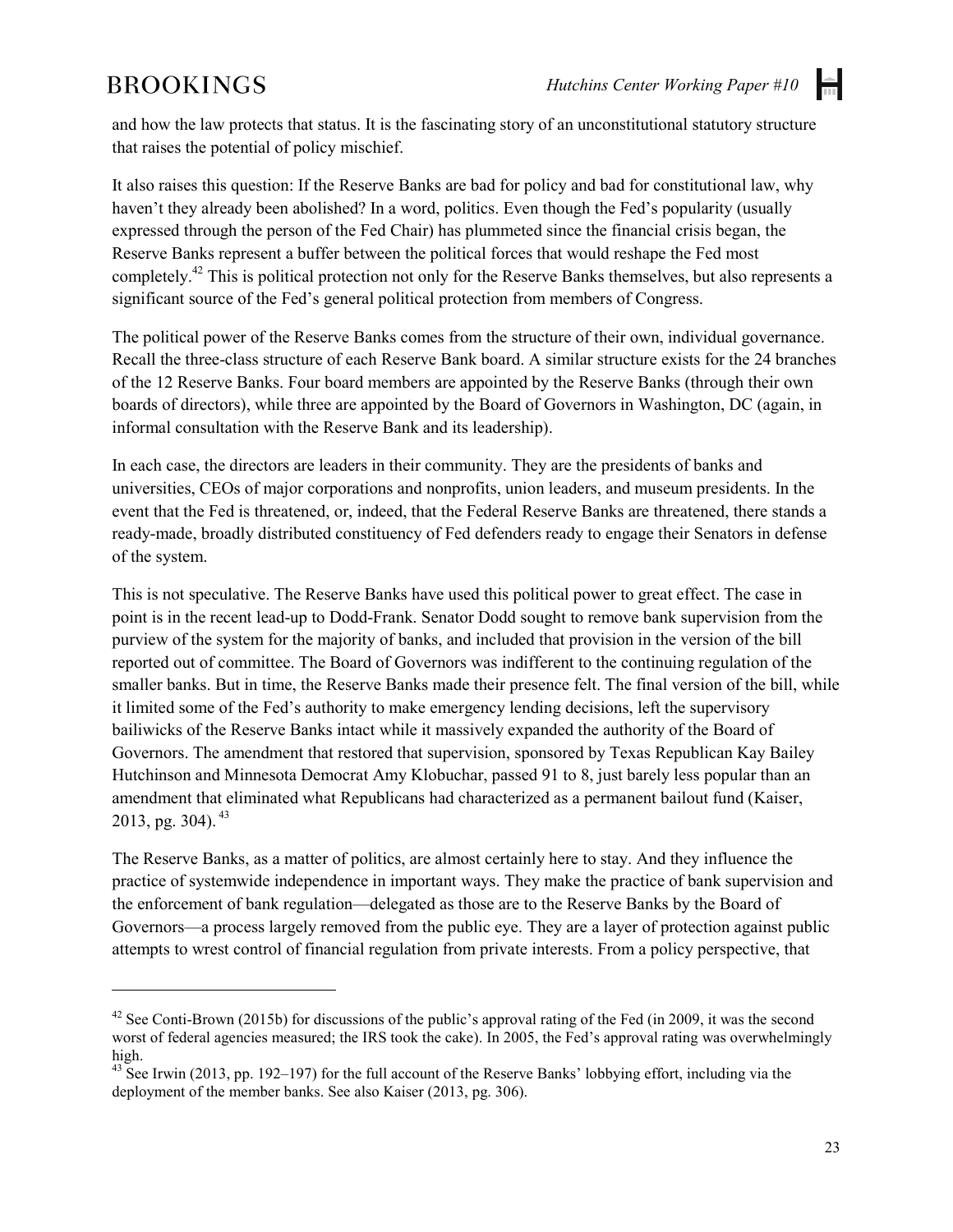H

proximity can be useful in some cases, destabilizing in others. But from a governance perspective—from the perspective of the structure of Federal Reserve independence—the net effect of the Reserve Banks' place in the Federal Reserve System is a scrambling of lines of accountability. The Reserve Banks' role in shaping the space within which the Fed makes policy makes the Fed increasingly illegible to the outside public.

#### **CONCLUSION: THE FALSE PROMISE OF A FEDERALIST RESERVE**

We think of the Reserve Banks as an addition to the Federal Reserve Act of 1913 created to thread the needle between governmental and private control. This isn't correct, chronologically. The Reserve Banks were always with us; it was the Federal Reserve Board that was added in the 11th hour. At the time, the dominant conception of central banking was the private function: the Federal Reserve Board was the new creature, not the Reserve Banks.

But they were intended to devolve control away from New York City and from Washington, DC. Their existence is what made the Reserve System *federal* (rather than the originally proposed *national*). But the federal aspect was misleading, even from the beginning. The banks' very locations reflected not a federal union between state and national governments, but political compromises concerning an America that no longer exists. Leave to the side the 50 state governments served by 12 Reserve Banks: a new Reserve System with 12 banks created in 2013 would certainly include New York, Chicago, and San Francisco; would probably include Philadelphia, Boston, and Atlanta; might include Minneapolis, Dallas, and St. Louis; and would probably not include Cleveland, Kansas City, and Richmond (Binder and Spindel, 2013).

Whatever the federalist intentions of the first framers of the Federal Reserve System, Congress and central banking practice have largely left that vision behind. Time and experience left behind this private model. Central banks evolved and became primarily public-facing institutions (Goodhart, 1988).The ambiguously public-private Reserve Banks have remained—for better and worse—largely based on their political connections, not their functional utility.

### **III. REFORMING THE RESERVE BANKS**

In the summer of 2013, the uncertainty around Barack Obama's second appointment to the Fed Chair (after he reappointed Ben Bernanke in 2010) generated an unusually large amount of political chatter. This chatter was, to great extent, personality driven: forces organized in opposition to the appointment of Lawrence Summers—former Treasury Secretary, President of Harvard, widely respected economist, and close economic adviser to President Obama. There was no question as to Summers's qualifications as an economist, but Summers had made personal enemies and alienated constituencies, which then rallied to defeat his candidacy in favor of Janet Yellen, another eminently qualified candidate who had served three times on the FOMC.

Some found this personality frenzy, which started to look more like a Supreme Court confirmation than a routine technocratic appointment, distasteful. *Washington Post* columnist George Will wrote that "the *campaigning* by several *constituencies* for and against what supposedly were the two leading *candidates*—Larry Summers and Janet Yellen—to replace Bernanke as chairman of the Federal Reserve"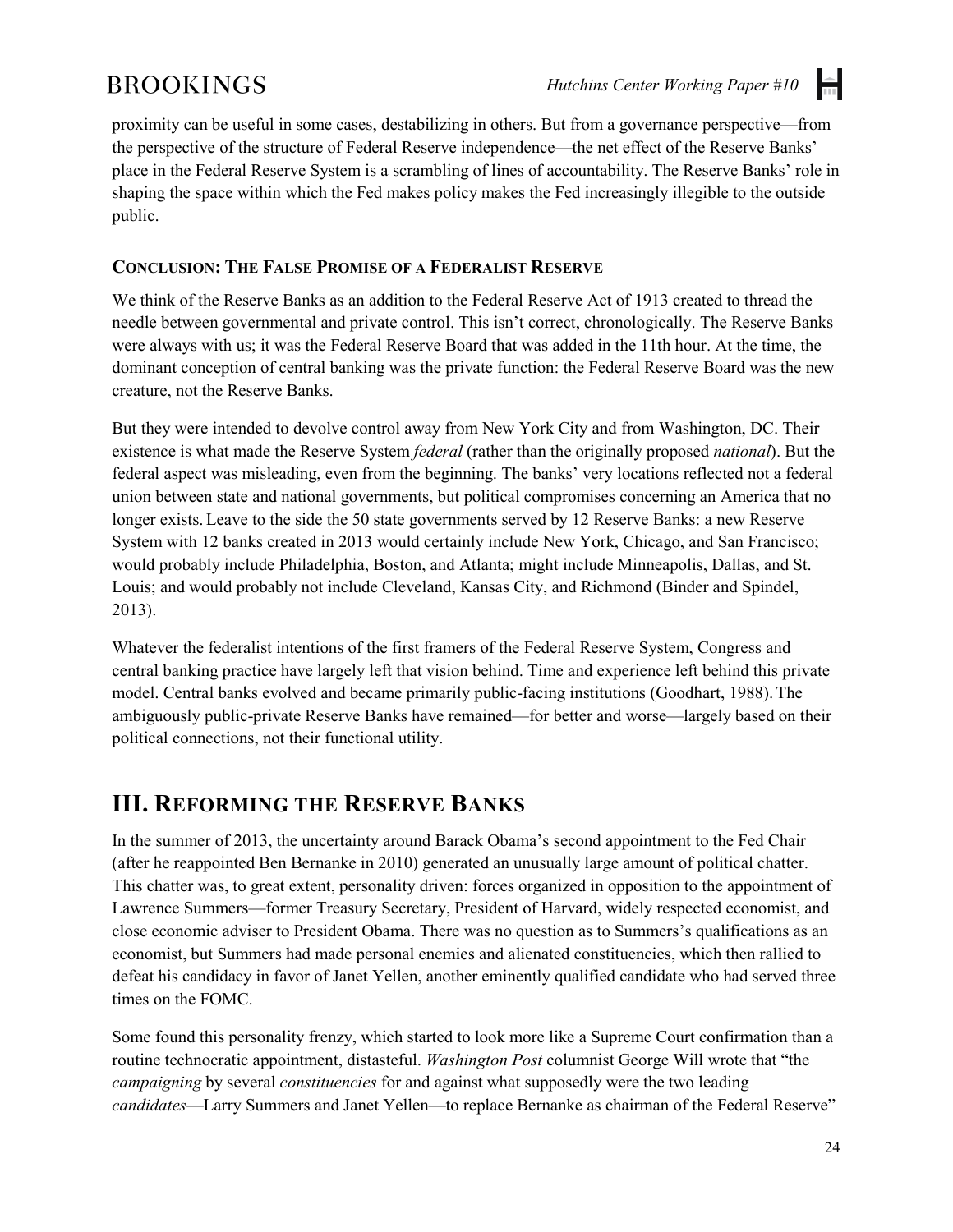H

meant that the Federal Reserve "can no longer be considered separated from politics" (Will, 2013). And Glenn Hubbard, a former economic adviser to President George W. Bush and himself once a leading candidate for the Fed Chair, thought the political attention to Obama's decision something of a disgrace: "In place of this serious discussion, the White House has allowed, if not orchestrated, a circus campaign of personality" (Hubbard, 2013).

But Will and Hubbard are wrong. Whether one was part of Team Summers or Team Yellen, the attention to the Fed Chair brought a tremendous amount of insight and political attention to the placement of the personalities who lead the Fed and its many sometimes conflicting missions. Indeed, because law can be so slippery, the selection of personnel is the best hope for ensuring appropriate political participation. For those who despise political gridlock and mock the uselessness of U.S. democratic institutions, the sight of a public vetting of political appointees may be distasteful. But for those who accept the idea that the very opacity of the Reserve Banks, their very connections to the private banks they regulate, represents a threat to the Fed and its independence, then the proposal to change their appointment structure—including by introducing more, not less, public participation in their selection—will be very appealing.

These issues of determining the appropriate role for nonelected officials to participate in the political life of a society are some of the perennial questions of government theorists. Once we accept that there is a role to play for government in implementing policies that redound to the social good—a sometimes contested proposition, but one that enjoys relatively widespread support—we must answer two additional questions: (1) How will those governmental agents be selected?, and (2) Will their policies reflect that "social good," or some other set of values?

This is the fundamental question for the Reserve Banks' continued participation in the formulation of the nation's banking and monetary policies. As explained in this paper, the Reserve Banks—especially the Federal Reserve Bank of New York—have the potential to make policy and constitutional trouble. Reforming the Reserve Banks by revisiting the question of the appointment of their leaders should be the top priority of any politician who wants the system to conform to constitutional requirements and to allow meaningful democratic accountability.

The constitutional and policy problems with the Reserve Banks are in the nature of their appointment and restrictions on their removal. There are four alternatives for resolving this problem: (1) render the Reserve Bank presidents removable by the board, satisfying the constitutional requirement as articulated by the U.S. Supreme Court, but still appoint them largely by private bankers; (2) make the U.S. President responsible for appointing the Reserve Bank presidents; (3) make only the president of the Federal Reserve Bank of New York a Presidential appointment, or most convincing, (4) make the Board of Governors responsible for *both* appointing *and* removing the Reserve Bank presidents. Let's take each in turn.

First is the fix apparently favored by the Supreme Court. This refers to the Court's conclusion in *Free Enterprise Fund* that the Constitution permits restrictions on the President's ability to fire subordinates only one level down. The removability restrictions at the board level are permissible, but not at the level of the Reserve Banks. The solution is to excise from the statute any language that would prevent the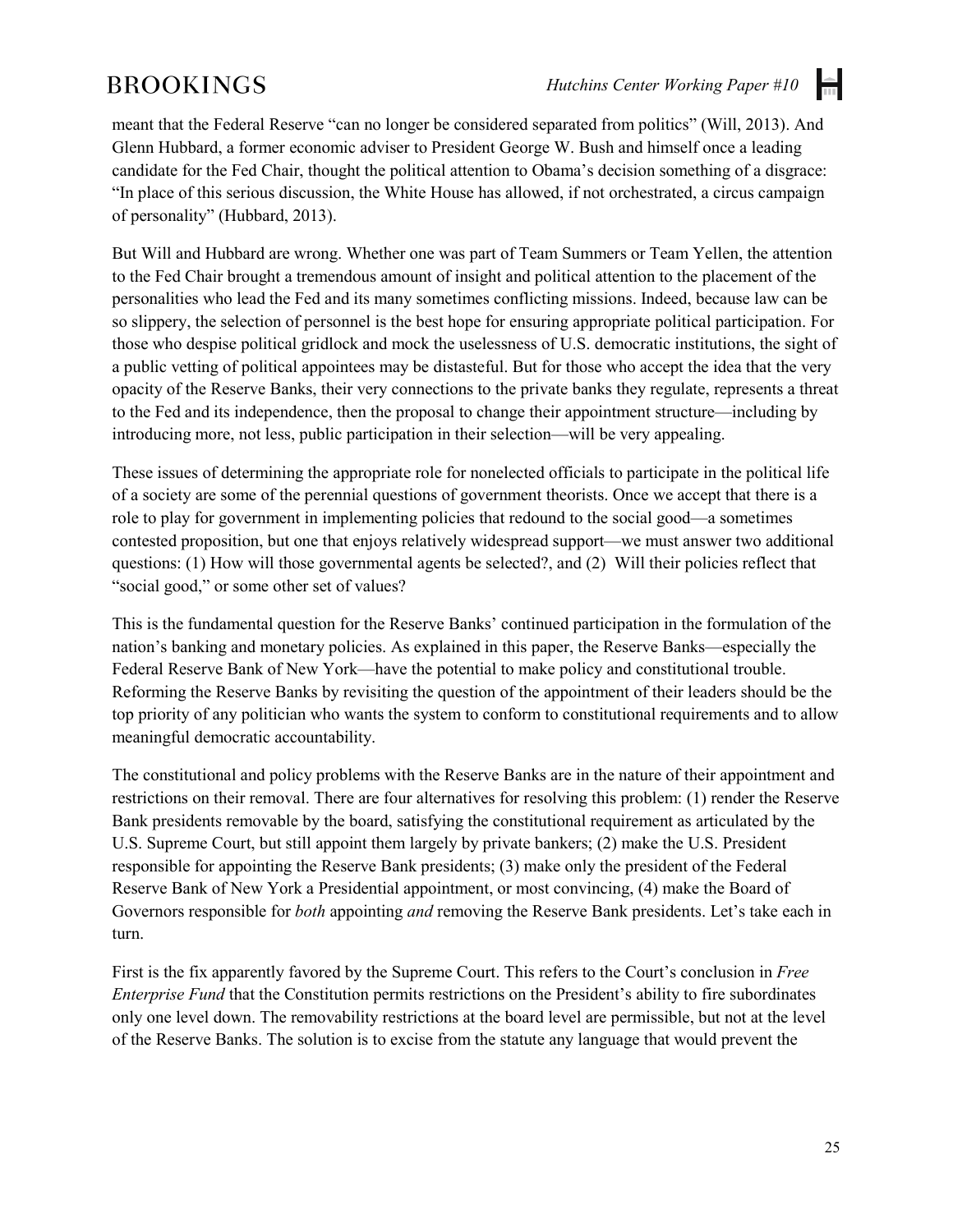Board of Governors from firing the Reserve Bank presidents at will.

If the FOMC removability issue were ever litigated to conclusion, the result might be the same.<sup>44</sup> The members of the FOMC not appointed by the President would be rendered removable at will by the Board of Governors, just as the governors supervise the Reserve Banks in every other aspect of the Fed's wide regulatory berth. And, also following *Free Enterprise Fund*, that removability would immediately render them Appointments Clause-approved inferior officers (*Free Enterprise Fund v. PCAOB*, 2010).

Some defenders of the present configuration may say that such a change would have a chilling effect on the FOMC conversations or votes. Would Jeffrey Lacker or Richard Fischer or Thomas Hoenig dissent, as they have done, if the board could remove them for any reason at all?<sup>45</sup> It's impossible to speak with certainty to the counterfactual, but the public outcry that would result from the exercise of that legal authority is likely all the protection that people like Lacker, Fischer, and Hoenig would need. This is perhaps the greatest problem with the focus on removability as the watchword of independence: formal protection against removal isn't necessary to make a removal decision controversial. President George W. Bush and Attorney General Alberto Gonzalez suffered after firing nine U.S. attorneys (who had no tenure protection), as did President Richard Nixon and Solicitor General Robert Bork, after they terminated the at-will service of Special Watergate Prosecutor Archibald Cox. The summary firing of at-will employees of the executive led to the ouster of an Attorney General and, in part, the resignation of a President.

While the *Free Enterprise Fund* fix might satisfy the court's requirements, it is not a very satisfying result in terms of democratic governance. The focus on personnel is not on their removability, but on their appointment. And the basic problem of appointment at the Reserve Banks is the dramatically disproportionate influence that regulated banks have on the people who become their overseers. From the perspective of democratic accountability, banker influence at the appointment threshold is the real issue.

The second alternative is the perennial proposal to vest the appointment of the Reserve Bank presidents in the U.S. President, with the Senate confirming those appointments. This would resolve absolutely the constitutional issues of appointment and removal. And the statute could be clarified to demonstrate a hierarchy in nonmonetary policy, placing the Reserve Banks under the supervision of the board. But this would also allow the Reserve Banks to remain on the FOMC as equals to the governors. Given the diversity of their views, this seems a promising reform.

Of course, the recent trend toward failing to fill the appointments on the Board of Governors may suggest that the fate would be the same for the newly installed Presidential appointments at the Reserve Banks, as discussed above. This possibility also points toward rendering the Reserve Banks fully accountable to the Board of Governors. At the same time, it is not likely that we would see the same vacancy rates at the Reserve Banks as we have at the Board of Governors, for two reasons. First, filibuster reform made it much harder for the minority party to block presidential nominees. And second, the vastly expanded Senate franchise at the Federal Reserve might make Reserve Bank presidents look more like ambassadors

 $\ddot{\phantom{a}}$ 

<sup>44</sup> See, for example, *Intercollegiate Broadcasting System, Inc. v. Copyright Royalty Board*, (684 F.3d 1332, 1334, DC Cir., 2012), which found a similar institutional defect and followed the *Free Enterprise Fund* court in judicially reconstructing the relevant statute.

 $45$  For an explanation and defense of these dissents, see Hoenig (2011).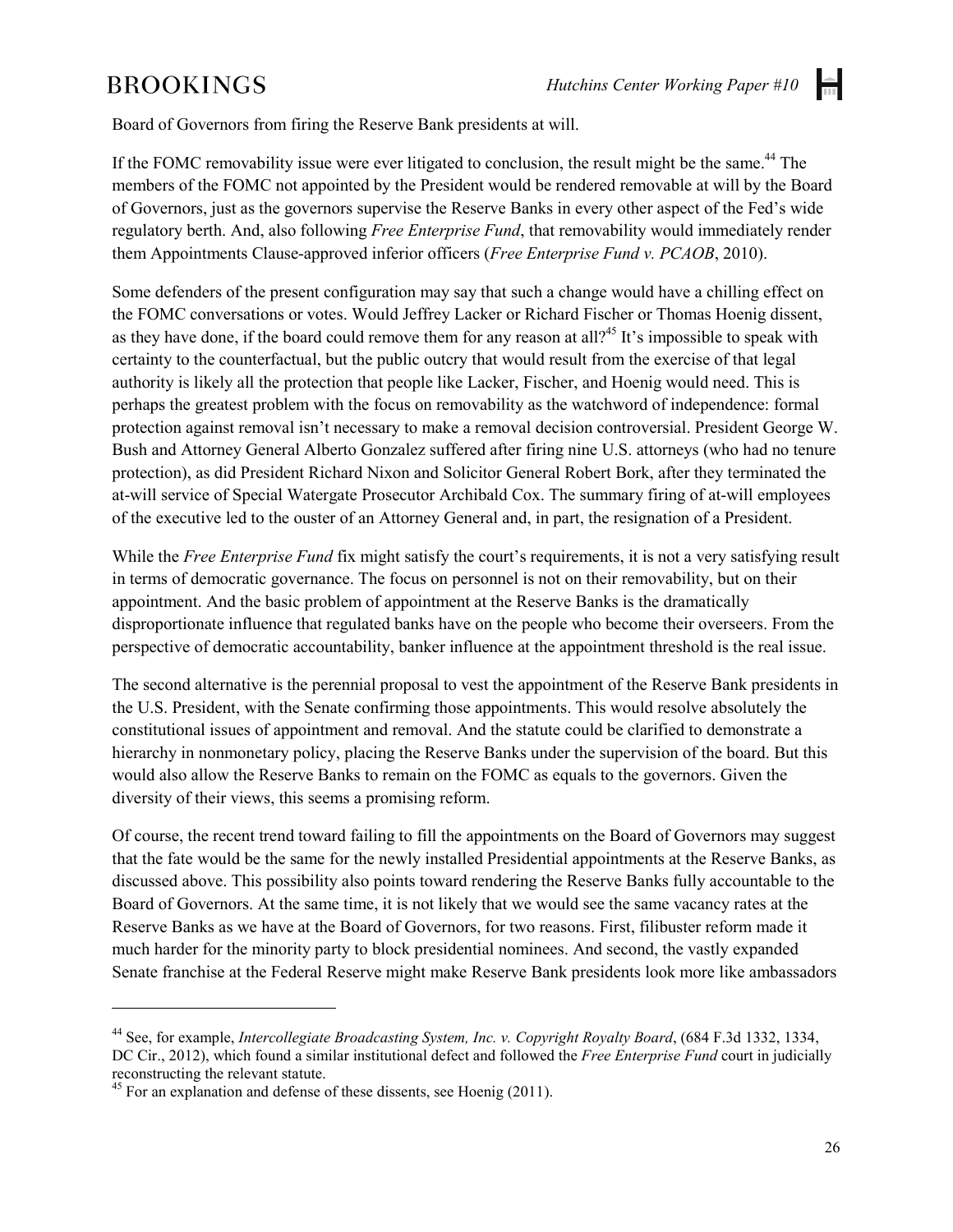$\overline{a}$ 

 $\left| \frac{1}{1+1} \right|$ 

or U.S. attorneys, positions that don't usually attract the same kinds of partisan political attention we associate with Senate gridlock. Even so, this concern is enough to weigh against a policy proposal in favor of rendering the Reserve Banks presidential appointments.

There's another reason why making the heads of the 12 Reserve Bank Presidential appointments seems a misplaced policy. It would almost be sentimental. If all members of the FOMC become Presidential appointments, the value of a 19-person committee must come from something other than the process of their appointment (the strongest justification under the current arrangement). If the problems that inhere to the other proposed alternatives are enough to defeat those proposals—that is, to subject the Reserve Bank presidents to board removal, or board appointment and removal—it may be appropriate to entertain the idea that motivated Marriner Eccles back in 1935: removing the Reserve Banks entirely from the world of making policy. The Reserve Banks could continue to exist as branch offices of the Federal Reserve in the 12 cities where they are located, but they would not participate on the FOMC. And, consistent with Carter Glass's original conception, the Fed could then expand its presence even more evenly to other cities, even removing regional banks from places where they no longer serve a useful purpose. That way, we could revisit some of the decisions about the design of the system that were curious even in 1914 when they were decided: Do we really need two Fed branches in Missouri, and only one west of Dallas?

Third, Senator Jack Reed (D-RI) has proposed making only the president of the Federal Reserve Bank of New York subject to Presidential appointment and Senate confirmation. While the Federal Reserve Bank of New York and its president are by far the most important players in the system from both banking and monetary policy perspectives, this may not be the best approach. There are three reasons to be skeptical. First, it does nothing to the constitutional defect. It's all fine and good to have the vice chairman of the FOMC (by tradition, the New York Fed president) subject to Presidential appointment, but what of the others? Second, there are worrisome implications for strategic behavior by banks seeking more sympathetic regulatory treatment by changing their seat of incorporation out of New York and into another district. This wouldn't mean many jobs would leave New York, or that New York would cease to become a global capital. It would just mean that banks would comply with the legal requirements to move their identity to a more sympathetic Federal Reserve District where they could have a say in selecting their regulatory overseer. And finally, despite its centrality, New York isn't the only banking center interest in the United States. Wells Fargo and Bank of America are each banking juggernauts. Is it really reasonable to say that their regulators don't need to be subject to Presidential appointment? For these reasons, an "all or nothing" approach is best: approach. Either make the full slate of Reserve Banks fully subordinate to the Board of Governors, or make them all equals by way of Presidential appointment.

And finally, there is the best proposal: Vest the appointment and removal of the Reserve Bank presidents in the Board of Governors.<sup>46</sup> Here, the constitutional problem is resolved: there would no longer be multiple layers of removal protection, nor a complicated asymmetry in the appointment and removal

<sup>&</sup>lt;sup>46</sup> The Federal Reserve Act does give the Board of Governors approval over the appointment of the Reserve Banks. While there are anecdotal reports about the frequency with which the board exercises this veto, this still needs to be confirmed systematically. "The president shall be the chief executive officer of the bank and shall be appointed by the Class B and Class C directors of the bank, with the approval of the Board of Governors of the Federal Reserve System, for a term of 5 years"  $(12 \text{ U.S.C.} \S 341)$ .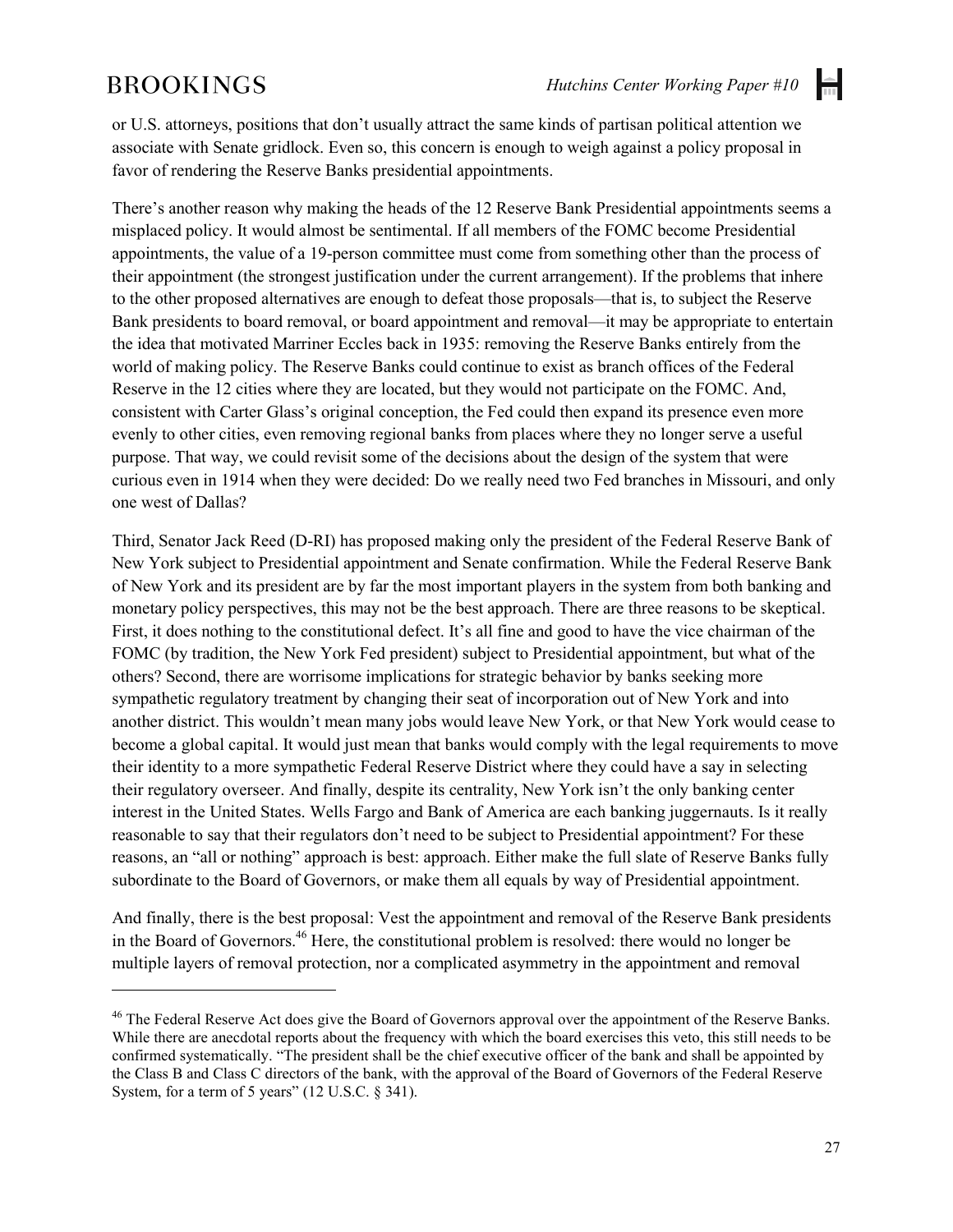dynamic. In that sense, the change would complete the revolution in central banking design that Marriner Eccles began 80 years ago.

This solution does present something of a quandary. If the Board of Governors fully appointed, and could remove at will, the Reserve Bank presidents, what would be the point of the 19-person FOMC at all? Wouldn't this just make the Federal Reserve Bank president a member of the Fed's senior staff? And why give them votes on the nation's monetary policy?

The answer to these questions seems obvious. Making the Reserve Bank presidents fully subject to board appointment and removal would also mean the abolition of the FOMC and the consolidation of all the Fed's legal authority at that board. As mentioned earlier, even for those who favor the mixed committee system as a check on inflation, there are sharper ways to accomplish this task. It's unclear what we gain by having such an unwieldy committee.

One argument in favor of retaining the current committee size is that each Reserve Bank president comes equipped to FOMC meetings, at least in part, with research conducted independent of the board's own staff assessments. But this feature of the Fed's dispersed research function is preservable, if it is indeed desirable. That is, governors can gain better access to staff assessments, rather than consume only the options the chair has shaped with the staff ahead of FOMC meetings. In other words, getting diversity of research views presented at the FOMC is not tied to the existence of a 19-person committee.

\* \* \*

It appears that the worst of the financial crisis may be behind us. Maybe. The world of international central banking continues to test our very conceptions of the governance, independence, and accountability of these peculiar institutions. There will almost certainly come a time when we will once again need the Fed to make unpopular decisions for the sake of the global financial system. Whatever value the Reserve Banks offer—and it is not nothing—the costs of the opacity of the system, the conspiracy theories they inspire, and the real challenges they offer to our constitutional order make their continued existence, in present form, a challenge. In this way, the Reserve Banks may be like the gallbladder of the American financial system. They serve a useful purpose, albeit not an essential one. But they can threaten the entire system in the wrong circumstances. Reconfiguring their appointment process has been a perennial proposal. It remains a very good one.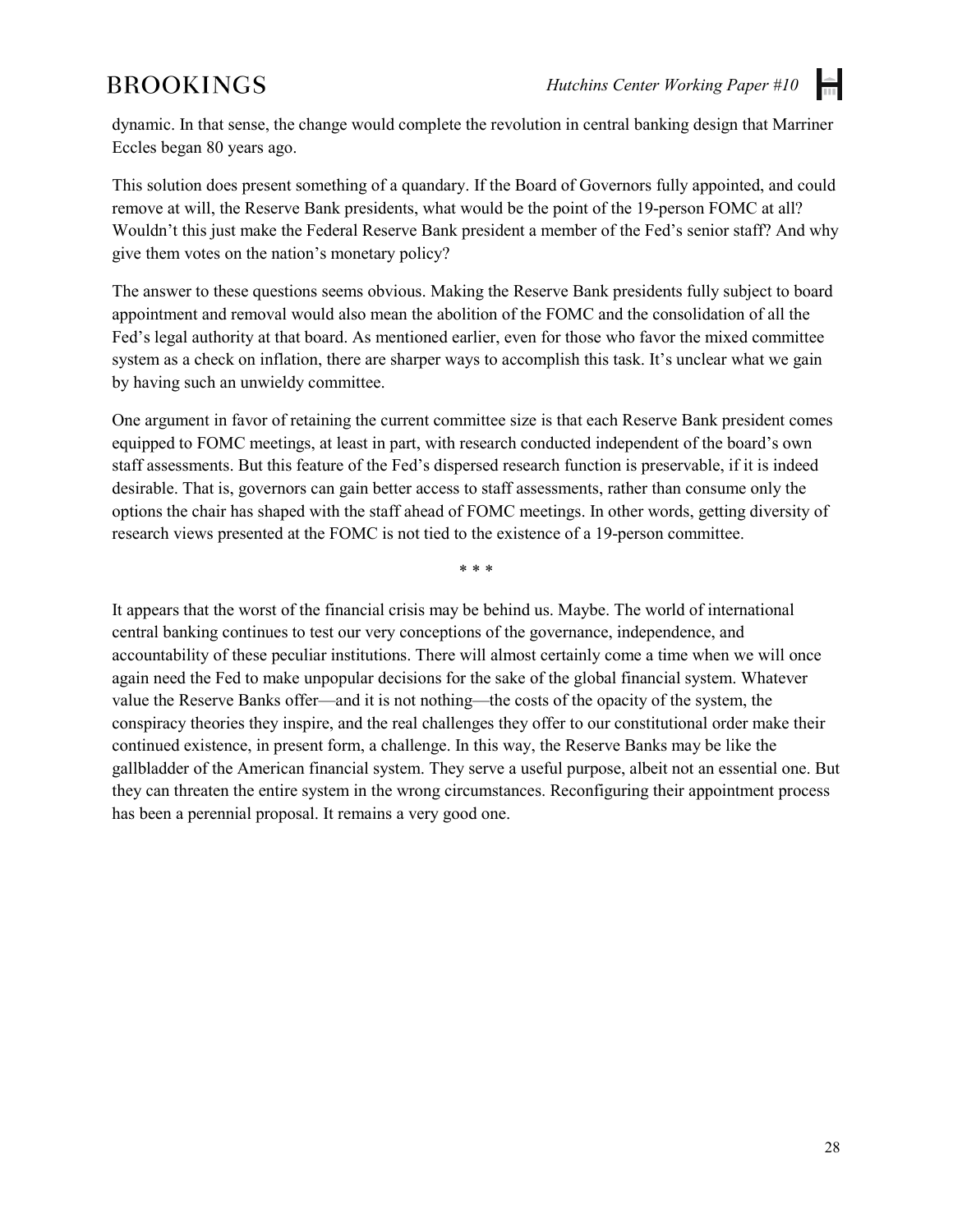### **REFERENCES**

- Acemoglu, Daron, and Simon Johnson, 2012. "Who Captured the Fed?" *Economix* blog, [http://economix.blogs.nytimes.com/2012/03/29/who-captured-the-fed/,](http://economix.blogs.nytimes.com/2012/03/29/who-captured-the-fed/) March 29.
- Ahamed, Liaquat, 2009. *Lords of Finance: The Bankers Who Broke the World*. New York, NY: Penguin Press, 2009.
- Barkow, Rachel E., 2010. "Insulating Agencies: Avoiding Capture Through Institutional Design." *Texas Law Review*, Vol. 89, p. 15.
- Beim, David, Christopher McCurdy, et al., 2009. "Report on Systemic Risk and Bank Supervision." Federal Reserve Bank of New York.

Berg, A. Scott, 2013. *Wilson*. New York, NY: Penguin Press

- Bernanke, Ben S., 2004. *Essays on the Great Depression*. Princeton, NJ: Princeton University Press.
- Bernstein, Jake, 2013a. "New Allegations from Fired Examiner Describe Chaotic Workplace at New York Fed." ProPublica*,* Dec. 6, 2013. http://www.propublica.org/article/new-allegations-from-firedexaminer-describe-chaotic-workplace-at-ny-fed.

———2013b. "NY Fed Fired Examiner Who Took on Goldman." ProPublica*,* Oct. 10. http://www.propublica.org/article/ny-fed-fired-examiner-who-took-on-goldman.

———2014. "Inside the New York Fed: Secret Recordings and a Culture Clash." ProPublica, Sep. 26, 2014. http://www.propublica.org/article/carmen-segarras-secret-recordings-from-inside-new-yorkfed.

Binder, Sarah and Mark Spindel. Forthcoming. "Congress and the Federal Reserve: Independence and Accountability," in Jeffery Jenkins and Eric Patashnik, Eds., *Congress and Policy Making in the 21st Century*. New York, NY: Cambridge University Press.

Board of Governors of the Federal Reserve System, Membership of the Board of Governors of the Federal Reserve System, 1914-Present, http://www.federalreserve.gov/aboutthefed/bios/board/boardmembership.htm

- Brinkley, Alan, 1996. *The End of Reform: New Deal Liberalism in Recession and War*. Reprint edition. New York, NY: Vintage Books.
- Broz, J. Lawrence, 1997. *The International Origins of the Federal Reserve System*. New York, NY: Cornell University Press.
- Bruner, Robert F., and Sean D. Carr, 2007. *The Panic of 1907: Lessons Learned from the Market's Perfect Storm*. Hoboken, NJ: John Wiley & Sons.
- Carpenter, Daniel, 2013. "Detecting and Measuring Capture," in Daniel Carpenter and David Moss, *Regulating Capture*, New York, NY: Cambridge University Press.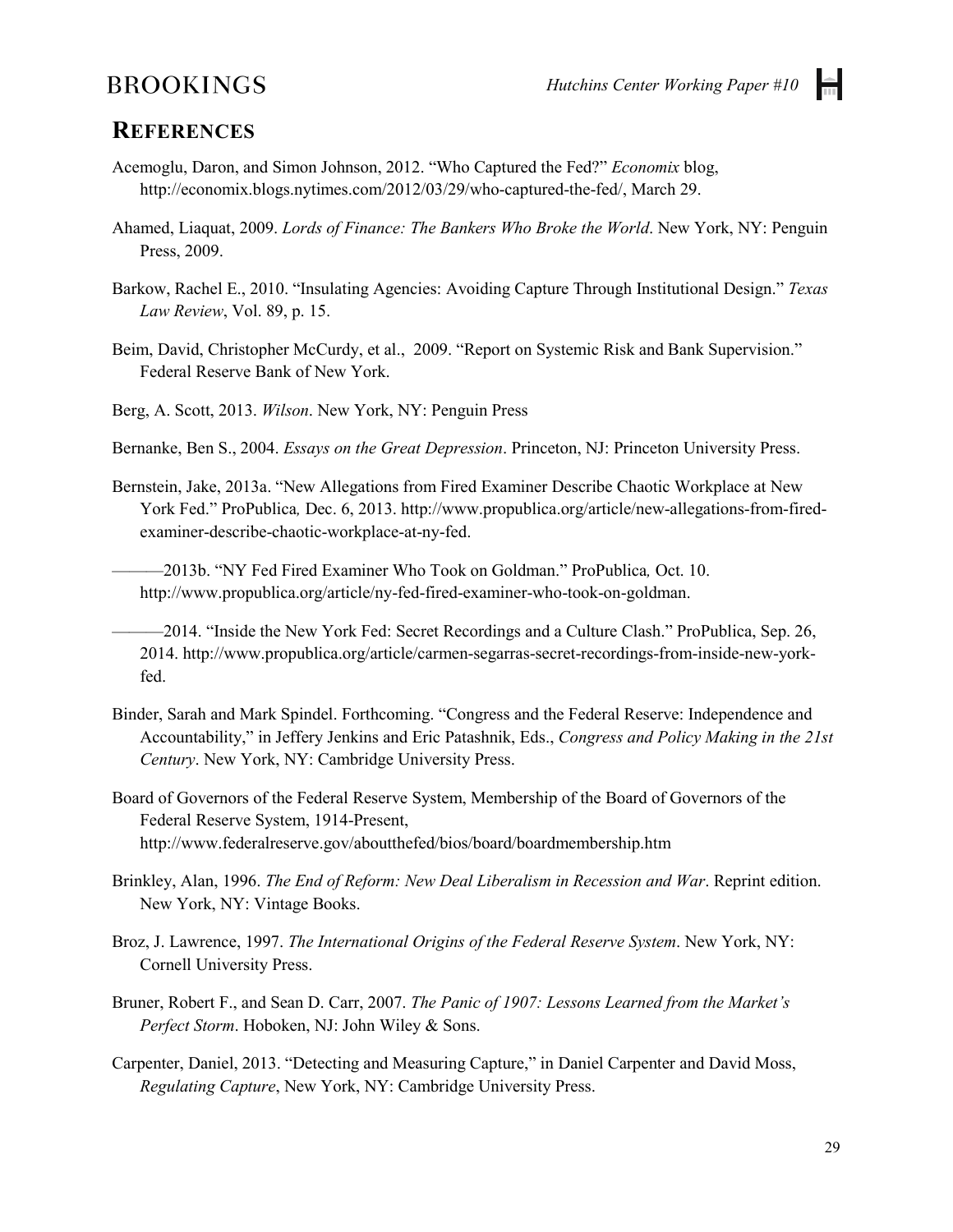

- Chandler, Lester Vernon, 1958. *Benjamin Strong: Central Banker*. Washington, DC: The Brookings Institution.
- Clifford, Albert Jerome, 1965. *The Independence of the Federal Reserve System*. Philadelphia, PA: University of Pennsylvania Press.
- Cohan, William D., 2014. "Why the Fed Will Always Wimp Out on Goldman." *POLITICO Magazine* online, September 26, 2014. http://www.politico.com/magazine/story/2014/09/why-the-fed-willalways-wimp-out-on-goldman-111356.html.
- Conti-Brown, Peter, 2013. "Is the Federal Reserve Constitutional?" Library of Law and Liberty online, September 1, 2013. http://www.libertylawsite.org/liberty-forum/is-the-federal-reserve-constitutional/.

 $-2014a$ . "Reforming the Fed: Appoint the Reserve Bank Presidents, or Eliminate Them." Notice  $\&$ Comment, A Blog from the Yale Journal on Regulation, September 26. http://www.yalejreg.com/blog/reforming-the-fed-appoint-the-reserve-bank-presidents-or-eliminatethem-by-peter-conti-brown.

———2014b. "The Constitutional Crisis at the Fed." *POLITICO Magazine* online. April 13. http://www.politico.com/magazine/story/2014/04/federal-reserve-constitutional-crisis-105663.html.

———2015a. "The Institutions of Federal Reserve Independence." New Haven, CT: *Yale Journal on Regulation*, forthcoming.

———2015b. *The Power and Independence of the Federal Reserve*. Princeton, NJ: Princeton University Press, forthcoming.

- Cooper Jr., John Milton, 1983. *The Warrior and the Priest: Woodrow Wilson and Theodore Roosevelt*. Cambridge, MA: Harvard University Press.
- Dealbook, 2014. "Weekend Reading: Is the New York Fed a Cop or a Fire Warden?" NYT DealBook, Nov. 21, 2014. http://dealbook.nytimes.com/2014/11/21/weekend-reading-is-the-new-york-fed-a-copor-a-fire-warden/.
- Eavis, Peter, 2014. "New York Fed Chief Expresses Concern on New Leverage Rule." NYT DealBook, March 20. http://dealbook.nytimes.com/2014/03/20/dudley-expresses-concern-on-leverage-rule/.
- Eccles, Marriner S., 1951. *Beckoning Frontiers: Public and Personal Recollections*. New York, NY: Alfred A. Knopf.
- Eichengreen, Barry, 1992. *Golden Fetters: The Gold Standard and the Great Depression, 1919–1939*. New York, NY: Oxford University Press.
- ———2015. *Hall of Mirrors: The Great Depression, The Great Recession, and the Uses—and Misuses of History*. New York, NY: Oxford University Press.
- Faust, Jon, 1996. "Whom Can We Trust to Run the Fed? Theoretical Support for the Founders' Views." *Journal of Monetary Economics,* 37: 267–83.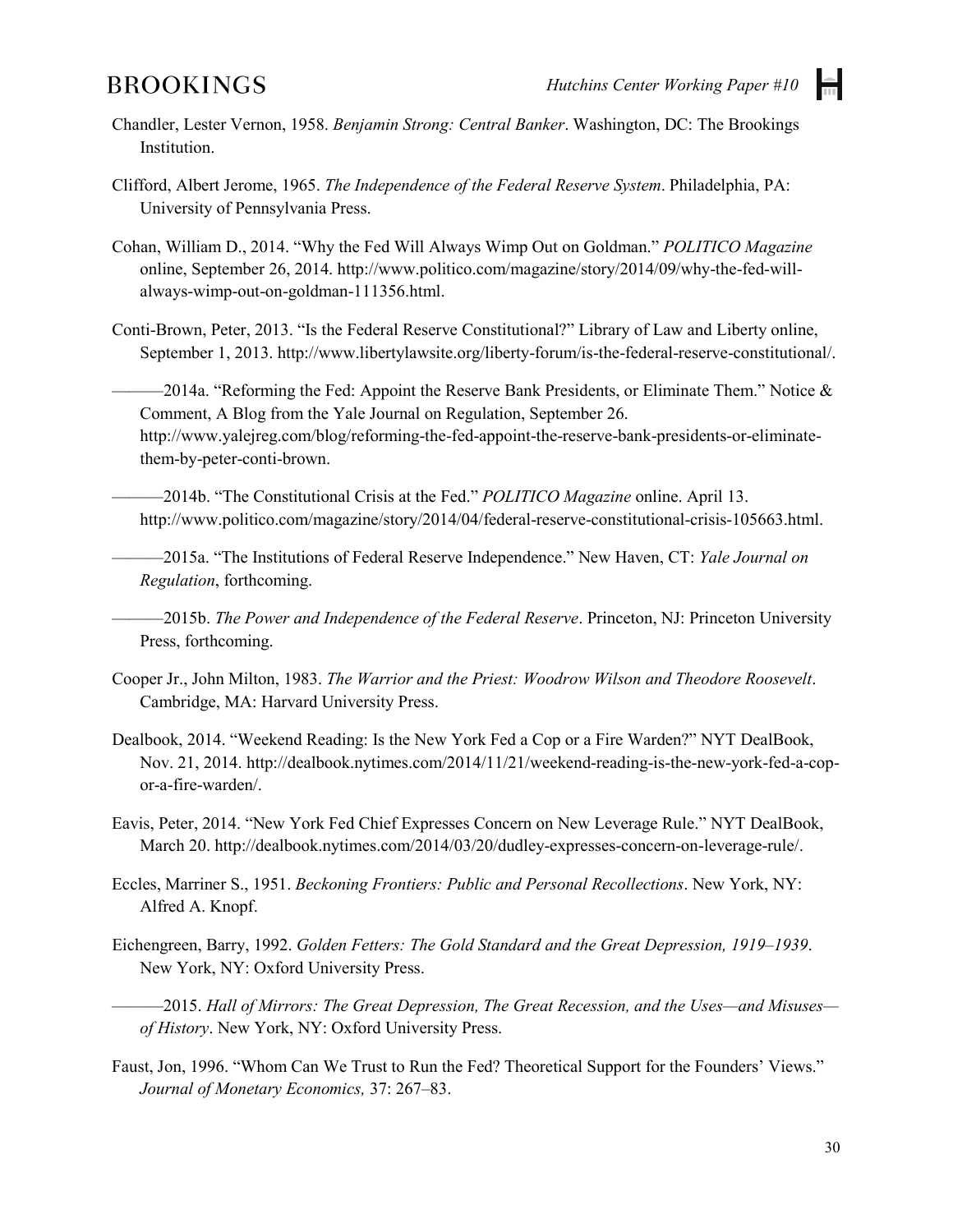Federal Reserve Bank of New York, 2014. "Statement Regarding New York Fed Supervision." Sept. 26.

- *Free Enterprise Fund et al. v. Public Company Accounting Oversight Board et al.*, 130 S. Ct. 3138, 3146- 47 (2010)
- Friedman, Milton, and Anna Jacobson Schwartz, 1963. *A Monetary History of the United States, 1867– 1960*. Princeton, NJ: Princeton University Press.
- Geithner, Timothy F. *Stress Test: Reflections on Financial Crises*. New York, NY: Crown Publishing.
- Gersen, Jacob, 2010. "Designing Agencies," in Farber, Daniel A., and Anne Joseph O. Connell. eds. *Research Handbook on Public Choice and Public Law*. Cheltenham, UK; Northampton, MA: Edward Elgar Publishing.
- Glass, Carter, 1913. *Proceedings and Debates of the Congress,* Vol. 51, Issue 17.

———1927. *An Adventure in Constructive Finance*. New York, NY: Doubleday.

- Goodhart, Charles, 1988. *The Evolution of Central Banks*. Cambridge, MA: MIT Press.
- Goodwin, Doris Kearns, 2014. *The Bully Pulpit: Theodore Roosevelt, William Howard Taft, and the Golden Age of Journalism*. New York, NY: Simon and Schuster.
- Griffin, G. Edward, 1998. *The Creature from Jekyll Island: A Second Look at the Federal Reserve*. Westlake Village, CA: Aware Journalism.
- Hoenig, Thomas M., 2011. "Monetary Policy and the Role of Dissent." Federal Reserve Bank of Kansas City.
- Hofstadter, Richard, 1960. *Age of Reform*. New York, NY: Vintage.
- Hoover, Herbert, 1952. *The Memoirs of Herbert Hoover—The Great Depression, 1929–1941*. New York, NY: Macmillan Press.
- Hubbard, R. Glenn, 2013. "How to Pick a Fed Chairman." National Review, September 12, 2013.
- Huq, Aziz Z., 2013. "Removal as a Political Question." *Stanford Law Review*, Vol. 65, p. 1.
- *Humphrey's Executor v. United States*, 295 U.S. 602 (1935)
- Hyman, Sidney, 1976. *Marriner S. Eccles: Private Entrepreneur and Public Servant*. Graduate School of Business, Stanford University.
- Irwin, Neil, 2013. *The Alchemists: Three Central Bankers and a World on Fire*. New York, NY: Penguin Press.
- Kaiser, Robert G., 2013. *Act of Congress: How America's Essential Institution Works, and How It Doesn't*. New York, NY: Vintage.
- Katznelson, Ira, 2014. *Fear Itself: The New Deal and the Origins of Our Time*. New York, NY: Liveright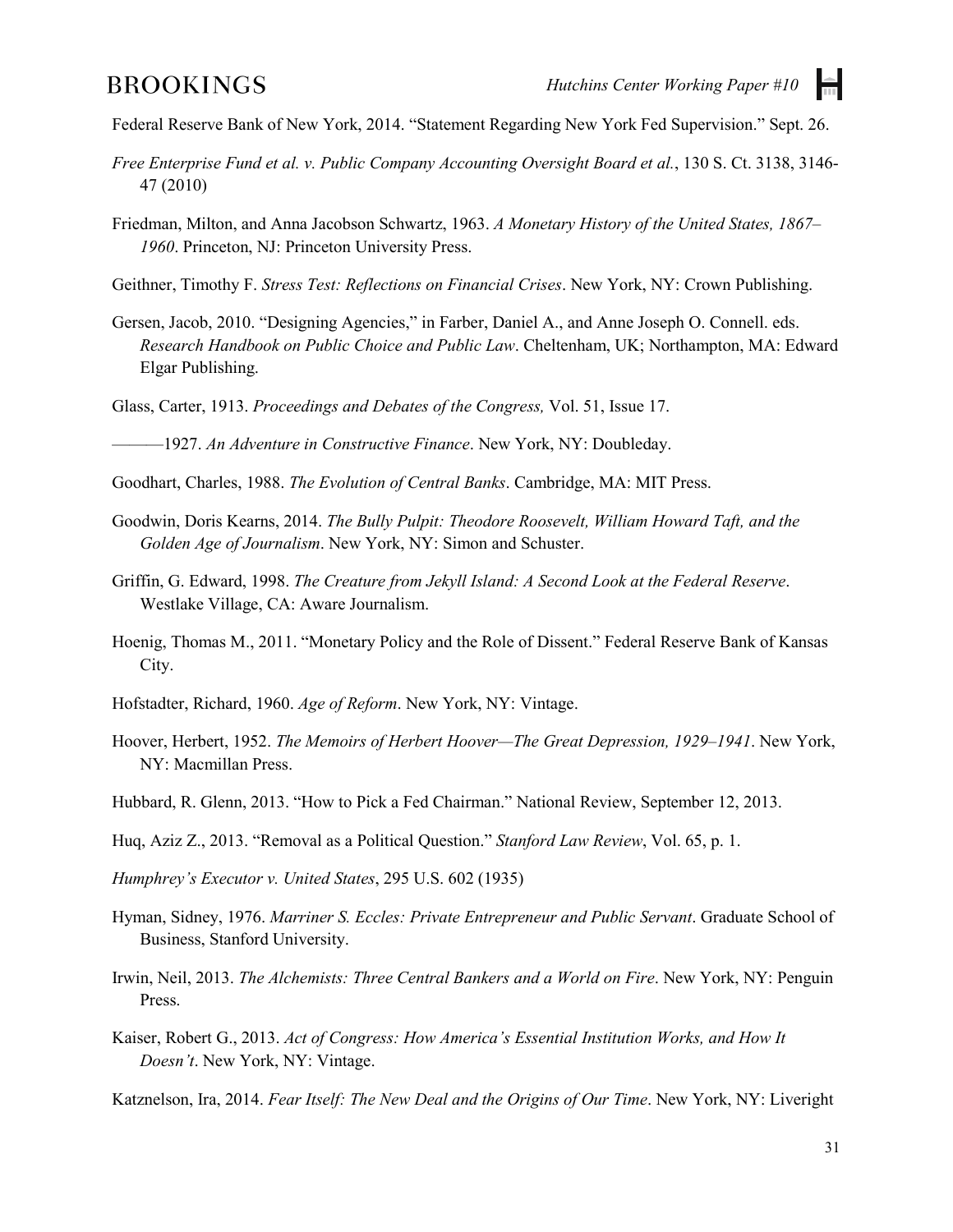l÷.

Publishing.

- Kemmerer, E. W., 1922. "The Purposes of the Federal Reserve Act as Shown by Its Explicit Provisions." *Annals of the American Academy of Political and Social Science,* Jan. 1922, Vol. 99, pp. 62–69.
- Kennedy, David M., 2001. *Freedom from Fear: The American People in Depression and War, 1929– 1945*. New York, NY: Oxford University Press.
- Kettl, Donald, 1988. *Leadership at the Fed*. New Have, CT: Yale University Press.
- Kolko, Gabriel, 1963. *Triumph of Conservatism*. New York, NY: The Free Press [Simon and Schuster].
- Kwak, James, 2013. "Cultural Capture and Financial Crisis," in Daniel Carpenter and David Moss, *Regulating Capture*, New York, NY: Cambridge University Press.
- Laidler, David, 1999. *Fabricating the Keynesian Revolution: Studies of the Inter-War Literature on Money, the Cycle, and Unemployment*. New York, NY: Cambridge University Press.
- Livingston, James, 1989. *Origins of the Federal Reserve System: Money, Class, and Corporate Capitalism, 1890–1913*. Ithaca, NY: Cornell University Press.
- McAdoo, William Gibbs. 1931. *Crowded Years: The Reminiscences of William G. McAdoo*. Boston, MA: Houghton Mifflin.
- Meltzer, Allan H., 2003. *A History of the Federal Reserve, Volume 1: 1913–1951*. Chicago, IL: University of Chicago Press.
- Morris, Edmund, 2010. *Theodore Rex*. New York, NY: Modern Library [Random House Publishing Group].
- *Morrison v. Olson*, 487 U.S. 654 (1988)
- New York Times, "Glass Replies to Critics," June 24, 1913.
- O'Connell, Anne Joseph, 2009. "Vacant Offices: Delays in Staffing Top Agency Positions." *Southern California Law Review*, Vol. 82, p. 913.
- Paine, Thomas, 2014. *Writings of Thomas Paine — Volume 1 (1774–1779): The American Crisis*. Bookpubber.
- Perino, Michael, 2010. *The Hellhound of Wall Street: How Ferdinand Pecora's Investigation of the Great Crash Forever Changed American Finance*. New York, NY: Penguin Press HC.
- Pistor, Katharina, 2013. "A Legal Theory of Finance." SSRN Scholarly Paper ID 2262936. Rochester, NY: Social Science Research Network. http://papers.ssrn.com/abstract=2262936.
- Rakove, Jack N., 1997. *Original Meanings: Politics and Ideas in the Making of the Constitution*. New York, NY: Knopf Doubleday Publishing Group.
- Sanders, Elizabeth, 1999. *Roots of Reform: Farmers, Workers, and the American State, 1877-1917*.